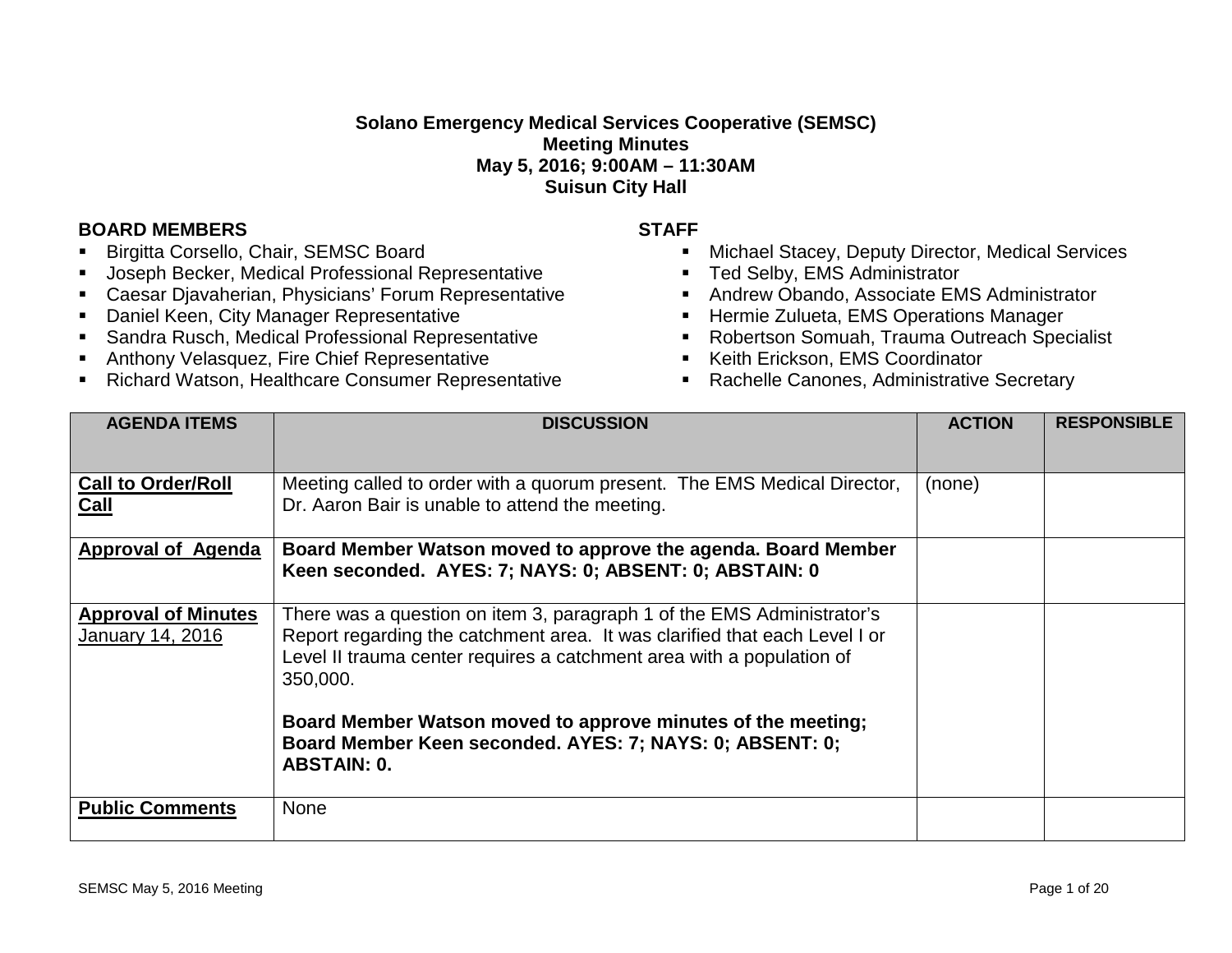| <b>Reports</b><br>a. Medical Director's<br>Report | a. Dr. Aaron Bair, EMS Medical Director, as previously announced, was<br>unavailable for the meeting. Dr. Michael Stacey, Deputy Director for the<br>Medical Services Division of Health and Social Services Department<br>provided an update on the meetings held with various stakeholder groups<br>on May 4, 2016. These groups included the Fire Chiefs, City Managers,<br>and members of the Physicians' Forum.                                                                                                                                                                                                                                                                                                                                                                                                                                                                                                                                                                                                                                                                                                                                                                                                                                                                                              |  |
|---------------------------------------------------|-------------------------------------------------------------------------------------------------------------------------------------------------------------------------------------------------------------------------------------------------------------------------------------------------------------------------------------------------------------------------------------------------------------------------------------------------------------------------------------------------------------------------------------------------------------------------------------------------------------------------------------------------------------------------------------------------------------------------------------------------------------------------------------------------------------------------------------------------------------------------------------------------------------------------------------------------------------------------------------------------------------------------------------------------------------------------------------------------------------------------------------------------------------------------------------------------------------------------------------------------------------------------------------------------------------------|--|
| b. EMS<br>Administrator's<br>Report               | b. Mr. Ted Selby, EMS Administrator, provided an update on the following<br>items:<br>1. General Update – Mr. Selby stated that this past quarter has been<br>busy, and that the EMS Agency has been involved in many<br>activations and changes that are taking place in the community that<br>may affect the EMS system. It was added that the new EMS staff<br>were introduced at the last SEMSC Board meeting, and the staff have<br>been doing great work.<br>2. System Performance Report - Mr. Selby stated that Medic<br>Ambulance and the Public Private Partnership (PPP) Fire Department<br>partners have continued their exemplary service to the residents and<br>visitors of Solano County.<br>Response time statistics for the second and third quarters of FY 2015-<br>2016 for Medic Ambulance are at an average of 99%. It was added<br>that Medic has continued their commitment to the community with<br>numerous system upgrades and various programs, not the least of<br>which is the community Automatic External Defibrillator (AED)<br>program. The Dixon Migrant Center will be the latest recipient of an<br>AED from Medic Ambulance. This demonstrates that Medic is truly<br>looking at what is needed to help improve health outcomes in local<br>communities where it is needed. |  |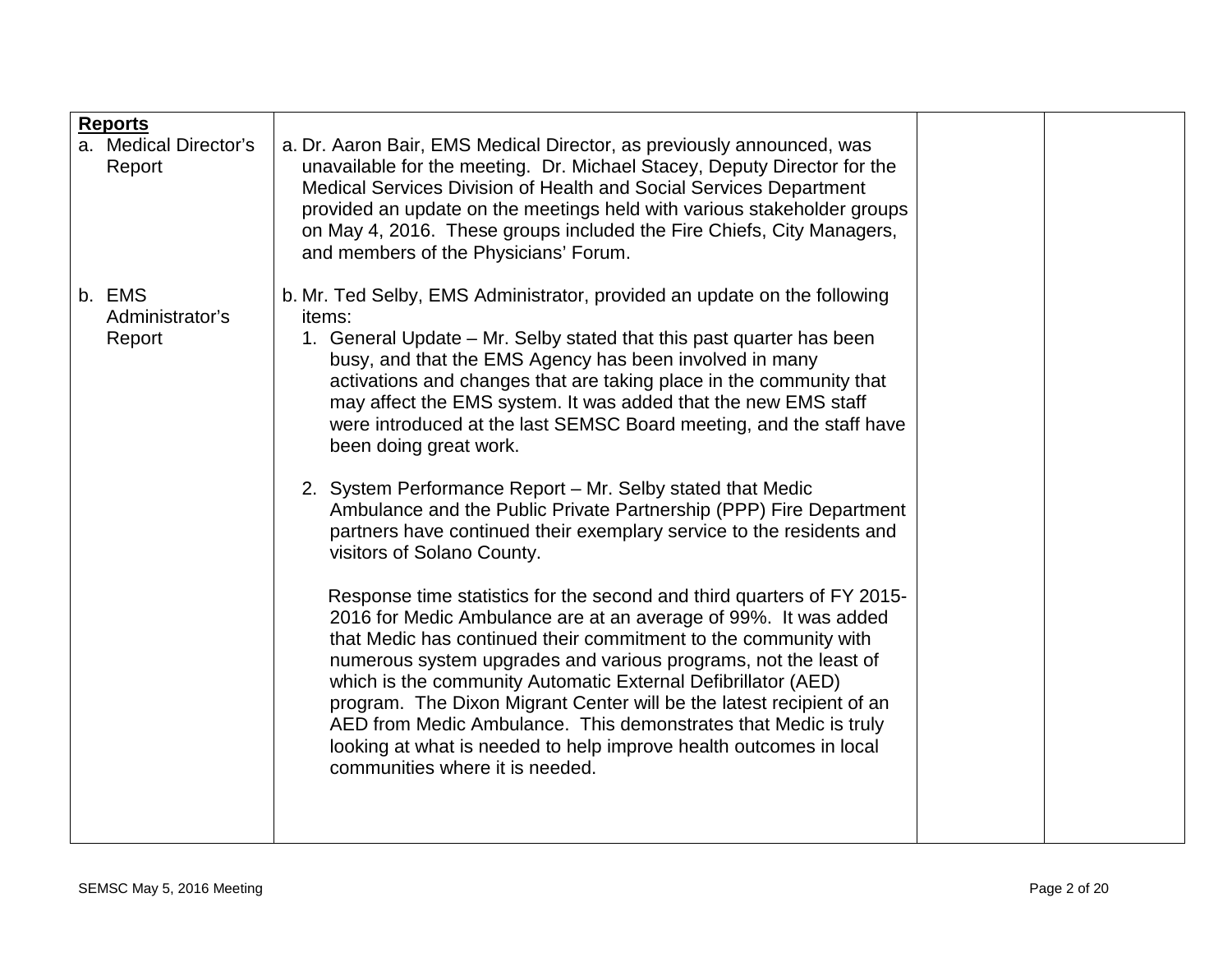| The PPP Fire Departments continue to provide very strong support.<br>Response time averages for Benicia was at 95% for the second<br>quarter, and 95% for the third quarter. Dixon was at 95% for the<br>second quarter, and 96% for the third quarter. Fairfield was at 90% in<br>the second quarter, and 91% for the third quarter. Vallejo was at 89%<br>for the second quarter, and 92% for the third quarter.                                                                                                                                                                                                                                                                                                                                                                                                                                                                                        |
|-----------------------------------------------------------------------------------------------------------------------------------------------------------------------------------------------------------------------------------------------------------------------------------------------------------------------------------------------------------------------------------------------------------------------------------------------------------------------------------------------------------------------------------------------------------------------------------------------------------------------------------------------------------------------------------------------------------------------------------------------------------------------------------------------------------------------------------------------------------------------------------------------------------|
| 3. System Update – Mr. Selby stated that during the last SEMSC Board<br>Meeting, the subject of the final report on the annual audit of the<br>SEMSC was addressed. More specifically, the EMS Administrator<br>announced that the Auditor Controller's Office was finalizing their<br>report, and that it would likely become available by the July meeting.<br>The Exit Interview is scheduled to take place the next day, and staff<br>should be presenting the findings after receipt of the final report at the<br>next regularly scheduled Board meeting.                                                                                                                                                                                                                                                                                                                                           |
| 4. Trauma Update – Mr. Selby indicated that because there is an<br>agenda item specifically addressing the Trauma System, the update<br>will be incorporated into the agenda item.                                                                                                                                                                                                                                                                                                                                                                                                                                                                                                                                                                                                                                                                                                                        |
| 5. Announcements - Mr. Selby announced the following EMS events:<br>National EMS Week is May 15-21, 2016. Mr. Selby stated that<br>instead of hosting an event at a single location, this year to honor<br>the hard working men and women who devote themselves to<br>saving the lives and improving the health outcomes of the<br>residents of the County, the EMS Week Committee is buying them<br>lunch. On Monday, May 16, EMS personnel can go to Medic<br>Ambulance on Couch Street in Vallejo between 11 am and 3 pm<br>to enjoy some tacos and quesadillas. Then on Wednesday, May<br>18, the EMS staff can go to Kaiser Vacaville to enjoy the same<br>menu between 11 am and 3 pm. The festivities for the week will<br>wind down on May 20 at the NorthBay Green Valley Conference<br>Center, where the annual Public CPR day will take place, along<br>with the EMS lunch from 11 am to 3 pm. |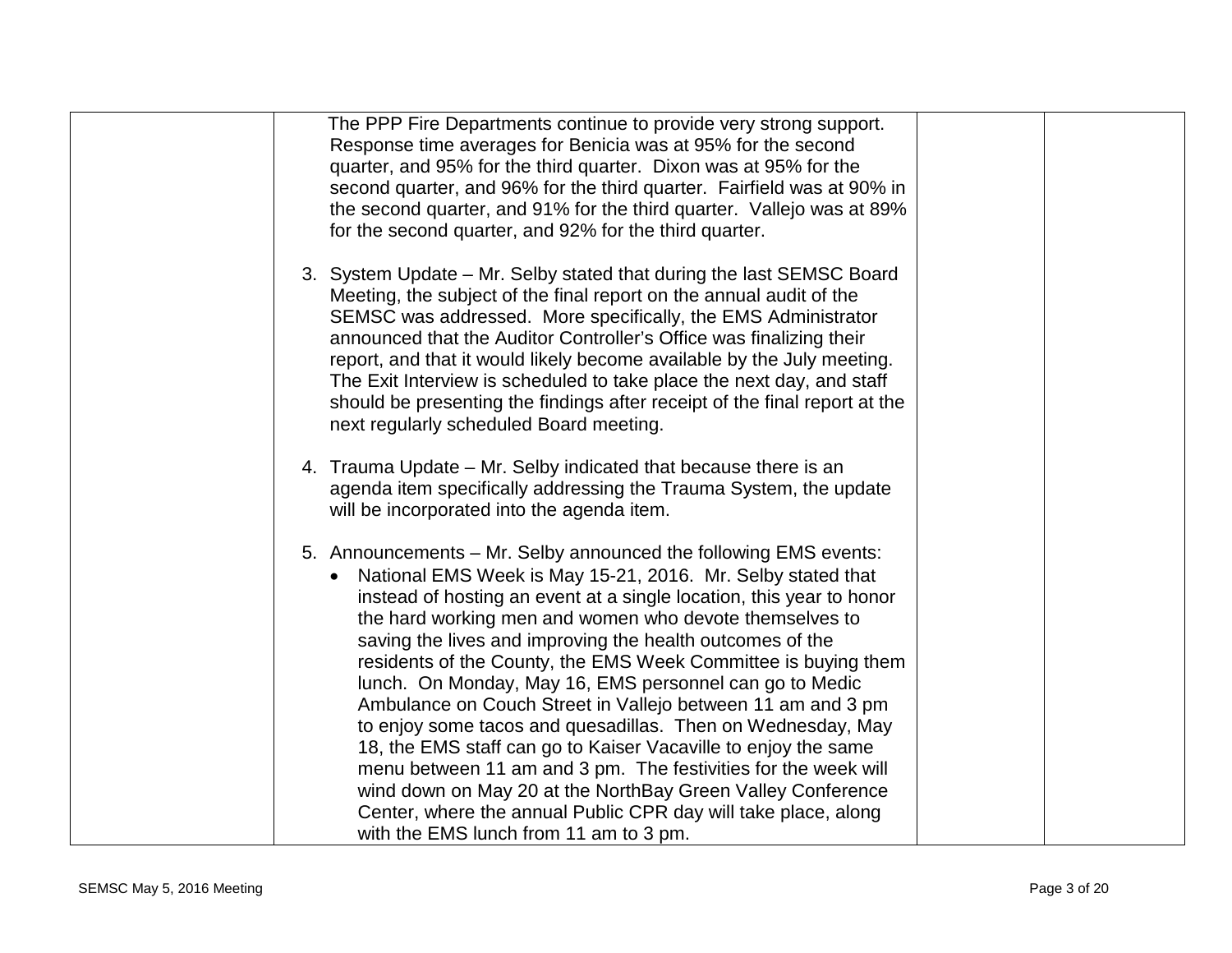|                           | The Frank Springer Award winner will be announced on Monday<br>May 16, 2016 at the EMS food truck taco fiesta at Medic<br>Ambulance.<br>The 2016 Emergency Medical Response Summit is planned to<br>take place on June 21, 2016 at the County Fairgrounds in Vallejo.<br>This year's summit is entitled "I Will Survive!" The keynote speaker<br>is an actual Ebola survivor. Some of the other speakers and<br>topics include a CDC quarantine officer talking about the<br>quarantine efforts both locally and abroad; as well as the Medical<br>Director from Emory University Hospital talking about infectious<br>disease protocols they implemented when dealing with Ebola<br>patients. The last topic is the local planning around transporting<br>Ebola patients. |  |
|---------------------------|----------------------------------------------------------------------------------------------------------------------------------------------------------------------------------------------------------------------------------------------------------------------------------------------------------------------------------------------------------------------------------------------------------------------------------------------------------------------------------------------------------------------------------------------------------------------------------------------------------------------------------------------------------------------------------------------------------------------------------------------------------------------------|--|
| c. Contractor's<br>Report | c. James Pierson, Vice President of Operations for Medic Ambulance<br>provided an update on current and future issues for their company.<br>1. Stars of Life - Medic had nine employees awarded the Stars of Life<br>by the California Ambulance Association (CAA) in March, and an<br>additional two employees received awards from American Ambulance<br>Association (AAA) in Washington DC in April. The two Medic<br>employees recognized by AAA were Brian Meader, Operations<br>Manager, and Cliff Henderson, who also received the Community<br>Paramedic of the Year Award.                                                                                                                                                                                        |  |
|                           | 2. Accredited Center of Excellence (ACE) for the National Academies of<br>Emergency Dispatch - It was announced that Medic had just<br>completed their site review and expect to hear the results in July. Mr.<br>Pierson stated that an ACE accreditation along with their accreditation<br>from Commission on Accreditation of Ambulance Services (CAAS),<br>will set them apart as being one of only 25 agencies in the world with<br>both accreditations. It was added that Medic received good comments<br>during the ACE site inspection and expect to receive accreditation at<br>the end of the review process.                                                                                                                                                    |  |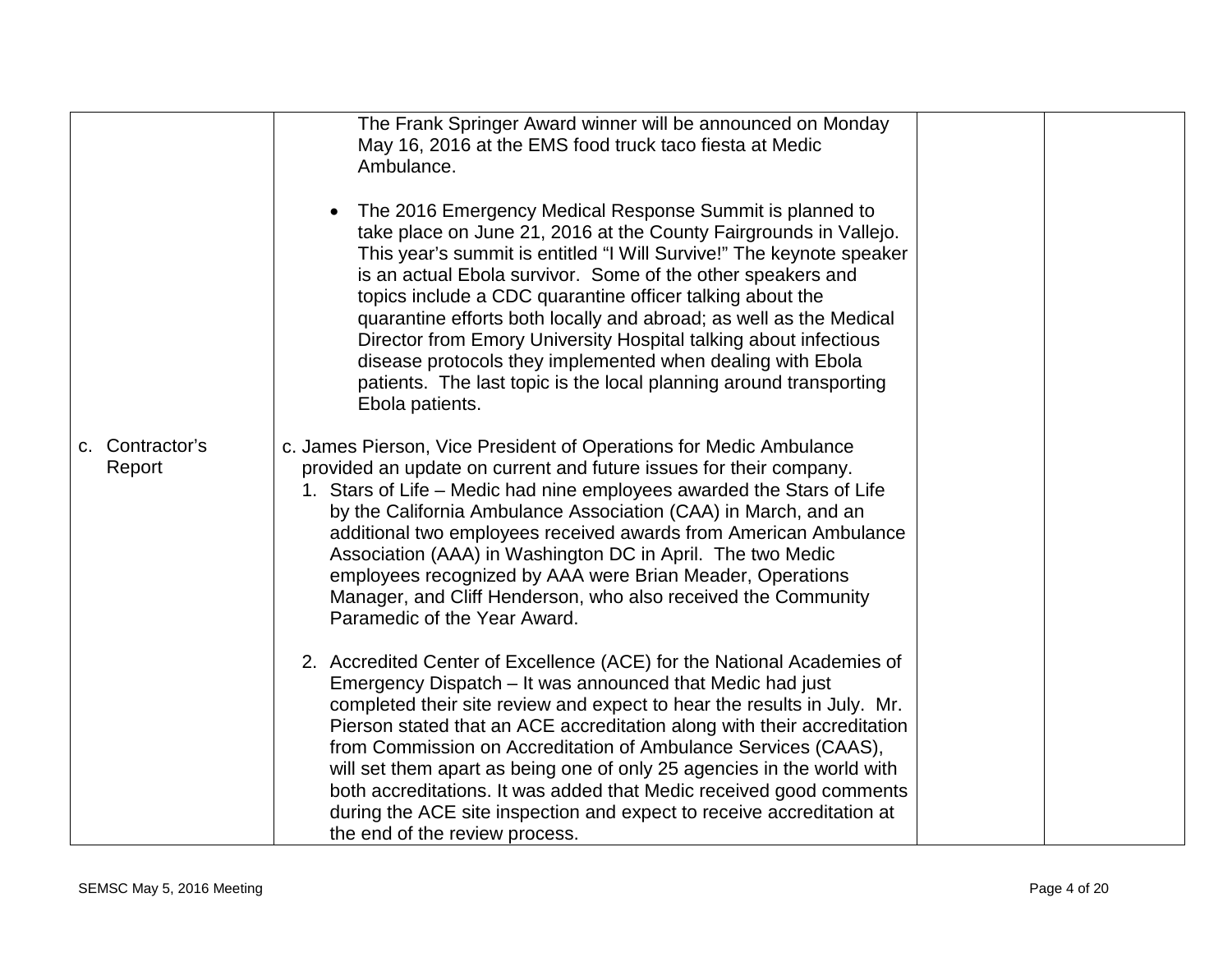|                                                                                                                       | 3. CAAS update – Medic also announced that they will be submitting<br>their re-accreditation for CAAS by the beginning of June. This will<br>mark their 12 <sup>th</sup> year accreditation with CAAS, the longest in the State<br>of California. It was added that an accreditation from CAAS is the gold<br>standard in the industry.<br>4. Survey System - Mr. Pierson announced that the company changed<br>their survey system, and now have a third party agency, the EMS<br>Survey Team, completing their patient surveys. It was added that<br>there are about 33,000 patients in this particular database. The<br>survey rates Paramedics, Emergency Medical Technicians (EMTs),<br>Dispatch, Front Office, and the Billing Office's performance. Medic's<br>scores are higher than the average scores of other ambulance<br>providers. If Medic receives a bad survey, they are immediately<br>alerted via email, which provides them an opportunity to investigate<br>the reason for the unfavorable review. |  |
|-----------------------------------------------------------------------------------------------------------------------|-------------------------------------------------------------------------------------------------------------------------------------------------------------------------------------------------------------------------------------------------------------------------------------------------------------------------------------------------------------------------------------------------------------------------------------------------------------------------------------------------------------------------------------------------------------------------------------------------------------------------------------------------------------------------------------------------------------------------------------------------------------------------------------------------------------------------------------------------------------------------------------------------------------------------------------------------------------------------------------------------------------------------|--|
| <b>Regular Calendar</b><br>Items:<br>a. Presentation by<br>Medic Ambulance<br>on Community<br>Paramedicine<br>Project | a. Mr. Pierson announced that the Medic's Community Paramedicine pilot<br>program went live on September 15, 2015. The focus of the Solano<br>County pilot is Congestive Heart Failure (CHF) and Chronic Obstructive<br>Pulmonary Disease (COPD). To date they have had 55 patient referrals,<br>and their Community Paramedics (CP) have seen about 43 of those<br>patients. The average re-admission rate for patients enrolled in the pilot<br>is about 16%. These patients are generally those at high risk for<br>readmission within 30 days. It was added that Medic did not have any re-<br>admissions during the first four months of the pilot.<br>Medic presented a video on the Community Paramedicine pilot that was<br>made in collaboration with NorthBay Healthcare, who they have<br>partnered with in this program.                                                                                                                                                                                    |  |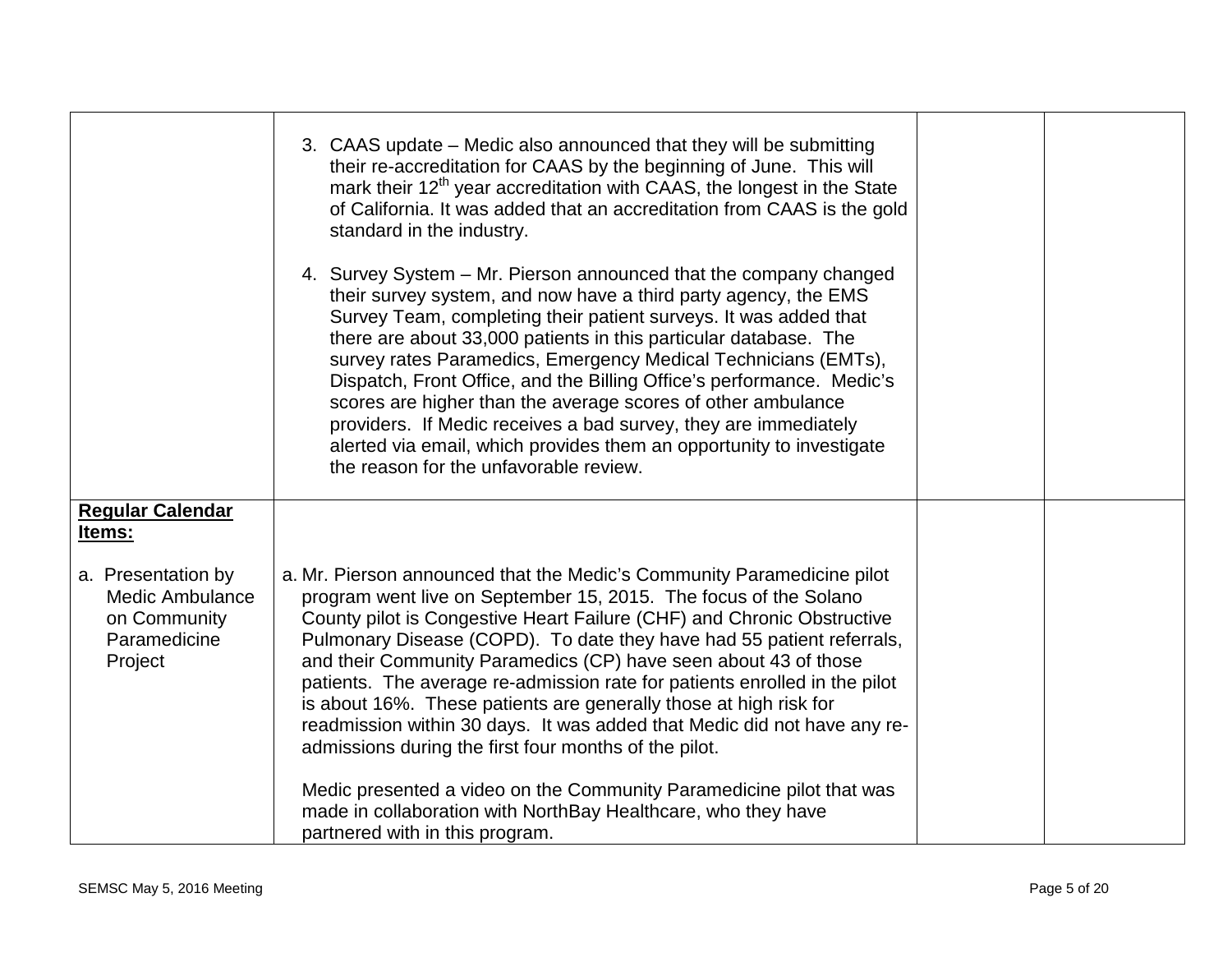| Mr. Pierson added that they have also been in communication with Kaiser<br>since the program's inception, and are working diligently to get Kaiser<br>started on the pilot as well. In addition, Sutter Solano has also reached<br>out to Medic and expressed interest in joining the CP program. Medic<br>stated that they would like to expand the Community Paramedicine<br>project to all the local hospitals that need it, and have patients that can<br>benefit from it.                                                                                                                                                                                                                                                                                                                                                        |  |
|---------------------------------------------------------------------------------------------------------------------------------------------------------------------------------------------------------------------------------------------------------------------------------------------------------------------------------------------------------------------------------------------------------------------------------------------------------------------------------------------------------------------------------------------------------------------------------------------------------------------------------------------------------------------------------------------------------------------------------------------------------------------------------------------------------------------------------------|--|
| It was added that Solano County is one of 12 pilot sites in the State of<br>California, and one of only three in Northern California that deals with<br>post-discharge. There is a robust data system that will be available from<br>this pilot, and Medic is working with University of California, San<br>Francisco (UCSF) which analyzes the data from the program. It was<br>added that the pilot sites are a very exclusive group, and each pilot site<br>has to go through significant steps and processes, including obtaining<br>Institutional Review Board (IRB) approval to ensure that patients enrolled<br>in the pilot are safe and well taken care of. CP is a collaboration between<br>the State, NorthBay, Kaiser and other local partners. It was added that<br>there is a CP Steering Committee that meets monthly. |  |
| Medic stated that they use the same survey that they use for their regular<br>patients for the CP patients, except that the CP patients receive a phone<br>survey, and 100% of the CP patients are contacted to complete the<br>survey. It was added that Medic is ranked with 116 providers across the<br>nation, and they usually rank 16 <sup>th</sup> . However, their Community<br>Paramedics ranked second out of 116 entities on this particular survey.                                                                                                                                                                                                                                                                                                                                                                       |  |
| Board Chair Corsello inquired whether CP is now a fully functional<br>program. Mr. Pierson responded that it is a functional program, but is<br>currently still a pilot because the existing Paramedic Scope of Practice<br>does not yet recognize Community Paramedicine. Current California<br>statutes only allow three avenues for Paramedics to operate in, and these<br>are through the 9-1-1 system, inter-facility transport, or on the scene of a<br>standby.                                                                                                                                                                                                                                                                                                                                                                |  |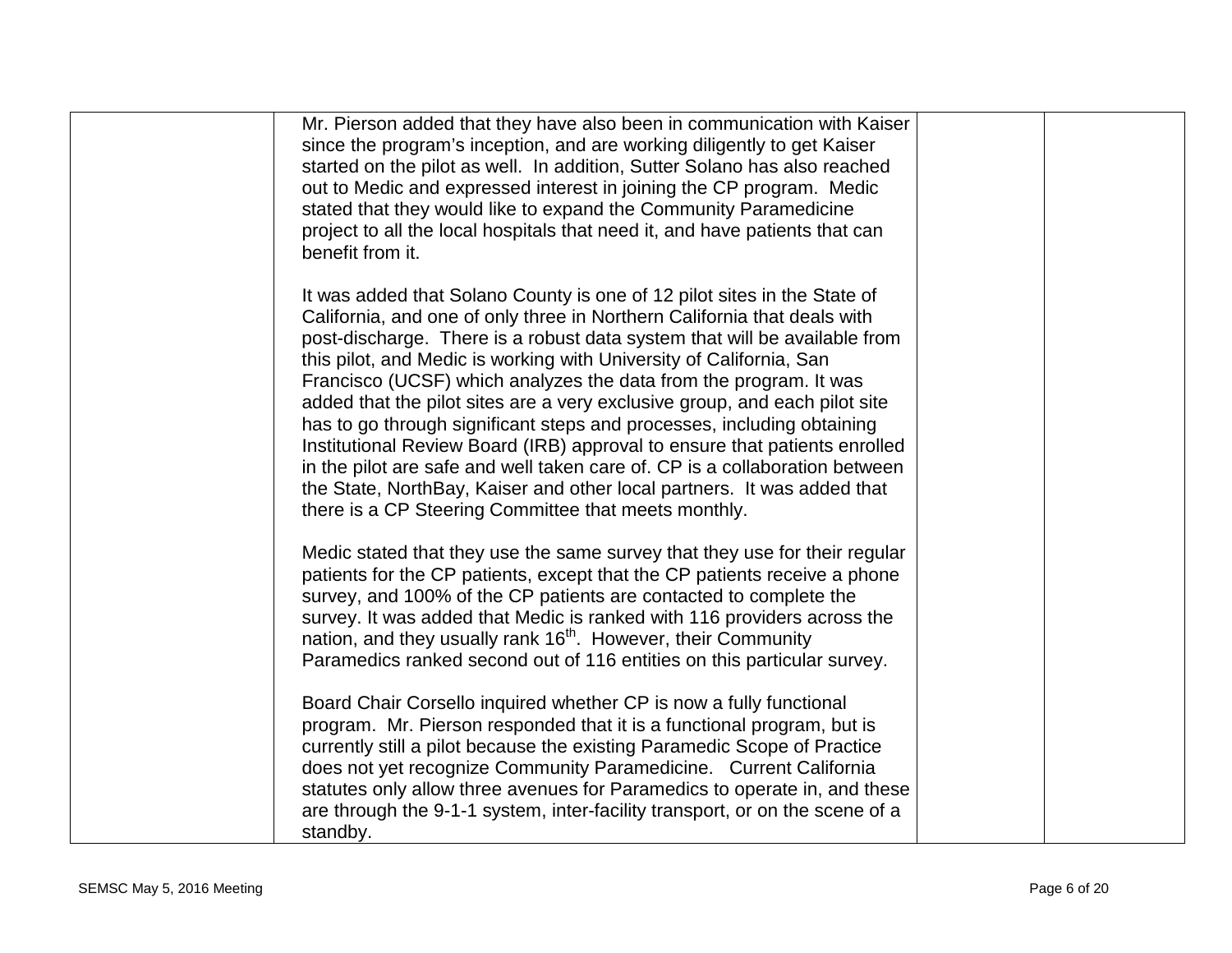| The other States that have gone through this pilot do not have the same<br>statutes which limit the Paramedic Scope of Practice. Medic has tried to<br>go through the Office of Statewide Planning and Development (OSHPD)<br>and the State EMS Authority (EMSA) to get the Scope of Practice<br>changed to recognize Community Paramedics. This is part of the reason<br>each pilot site obtained IRB approval, and why they have partnered with<br>UCSF to gather data, including patient safety measures, so that they can<br>bring this matter to the Legislature, and petition change in the Paramedic<br>Scope of Practice to allow Community Paramedics to do what they are<br>currently doing within these pilot programs. |  |
|------------------------------------------------------------------------------------------------------------------------------------------------------------------------------------------------------------------------------------------------------------------------------------------------------------------------------------------------------------------------------------------------------------------------------------------------------------------------------------------------------------------------------------------------------------------------------------------------------------------------------------------------------------------------------------------------------------------------------------|--|
| Board Member Watson inquired whether it is within the purview of EMSA<br>to change the Scope of Practice, and further asked if the California<br>Nurses Associate (CNA) and the California Medical Association weighed<br>in on this particular issue. Mr. Pierson stated that CNA has officially<br>opposed changes in the Scope of Practice but may be softening their<br>stance on post-discharge care based on the results they have seen with<br>pilots, and perhaps realizing that these pilot programs are filling a gap in<br>healthcare, and not taking nursing jobs away. The Solano County pilot is<br>not one of the programs that they officially opposed in the letter CNA<br>publicized.                            |  |
| Alternate transportation is the issue that faces bigger opposition because<br>there is not enough data available to support the need for it. Additionally,<br>clinics that will receive patients are not really set up to receive ambulance<br>traffic, as well as several other operational issues that need to be<br>addressed.                                                                                                                                                                                                                                                                                                                                                                                                  |  |
| It was added that post-discharge care has more data available, and might<br>face less opposition since it answers an unmet need.                                                                                                                                                                                                                                                                                                                                                                                                                                                                                                                                                                                                   |  |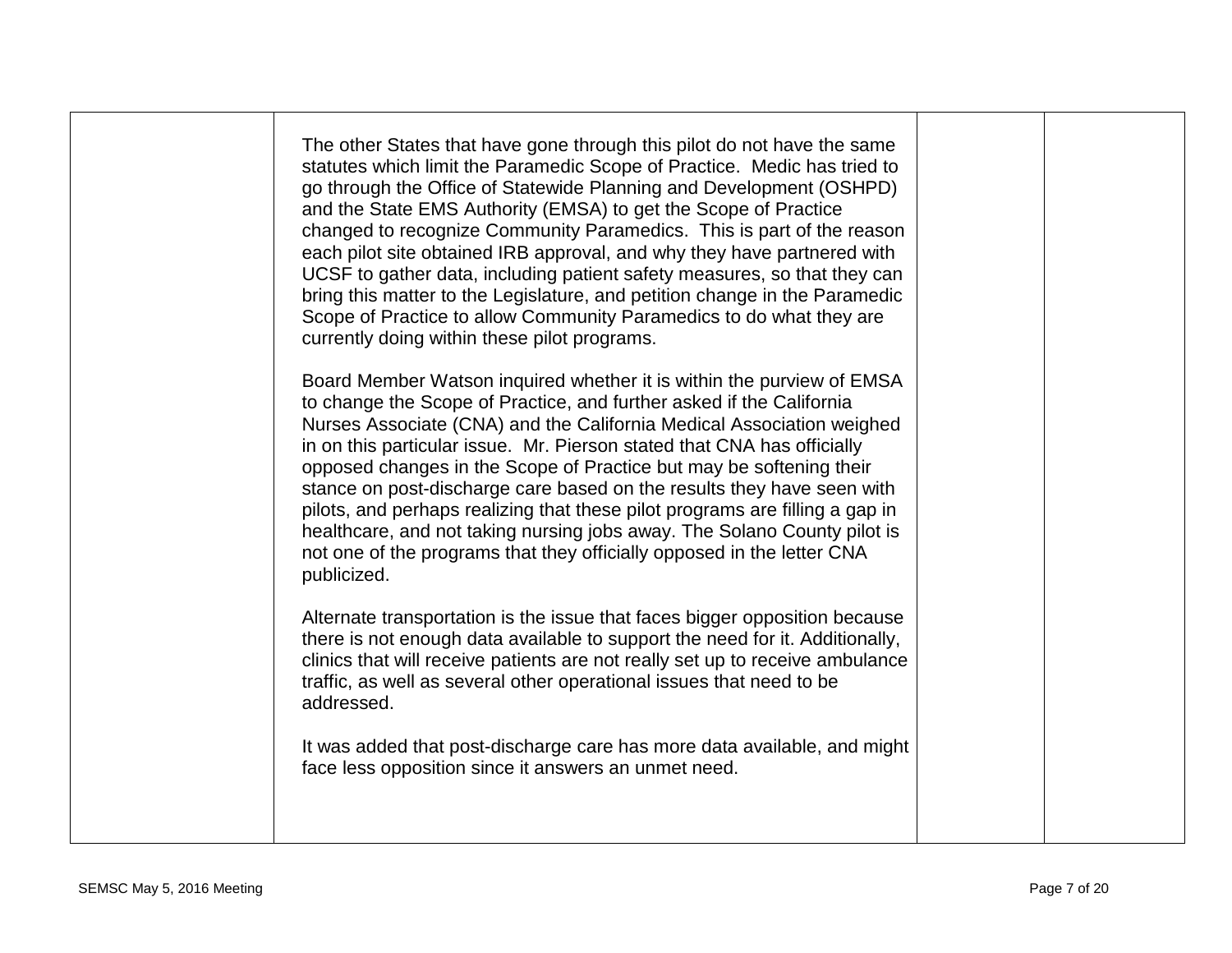| b. Consider Approval<br>of Annual SEMSC<br>Budget/Revenue<br><b>Allocation Plan for</b><br>FY 2016/2017 and<br>Adoption of<br>Resolution 16-001 | b. Board Chair Corsello requested Mr. Selby to give a short presentation on<br>this agenda item. Mr. Selby stated that the bylaws of the Joint Powers<br>Agreement (JPA) require the Board to annually adopt a budget or<br>Revenue Allocation Plan for the EMS Agency, and that a copy of the<br>budget for Fiscal Year 2016/2017 is included in each Board Member's<br>packet. It was added that personnel costs are the bulk of the EMS<br>Agency's expenses. It was also explained that the pass-through revenue<br>from the Public Private Partnership (PPP) agreement between Medic<br>Ambulance and the four PPP fire agencies is the largest expenditure as<br>well as the largest source of revenue. Mr. Selby summarized that this<br>Revenue Allocation Plan is essentially a simple zero-based budget. |                                                                                             |                   |
|-------------------------------------------------------------------------------------------------------------------------------------------------|--------------------------------------------------------------------------------------------------------------------------------------------------------------------------------------------------------------------------------------------------------------------------------------------------------------------------------------------------------------------------------------------------------------------------------------------------------------------------------------------------------------------------------------------------------------------------------------------------------------------------------------------------------------------------------------------------------------------------------------------------------------------------------------------------------------------|---------------------------------------------------------------------------------------------|-------------------|
|                                                                                                                                                 | Board Member Watson asked whether the software in the expense line<br>item has to do with electronic Patient Care Reports (PCR). Mr. Selby<br>replied that software expenses would include patient care report systems,<br>Trauma One, ReddiNet, FirstWatch, and several different systems the<br>EMS Agency uses for tracking data and ensuring compliance.                                                                                                                                                                                                                                                                                                                                                                                                                                                       |                                                                                             |                   |
|                                                                                                                                                 | Board Member Watson further inquired about the transfers outside and<br>within Health & Social Services (H&SS) funds, which includes overhead<br>charges for administration, etc. Mr. Selby responded that SEMSC<br>entered into a Memorandum of Understanding (MOU) with H&SS which<br>provides the office space for SEMSC staff to work so all of the overhead<br>and expenditures associated with the agency such as related personnel<br>costs and square footage used are charged back to SEMSC.                                                                                                                                                                                                                                                                                                              |                                                                                             |                   |
|                                                                                                                                                 | Board Member Keen requested information on what has changed from<br>the previous year's budget compared to this year, particularly with the<br>expenditures. Mr. Andrew Obando, the Associate EMS Administrator<br>who worked with last year's budget was asked to provide an explanation.<br>Mr. Obando stated that there was little significant change from the<br>previous year's budget compared to this year. It was explained that there<br>were fewer EMS staff this year compared to the previous year.                                                                                                                                                                                                                                                                                                    | Include<br>previous<br>year's budget<br>in Revenue<br>Allocation<br>Plan for<br>FY2017/2018 | <b>EMS Agency</b> |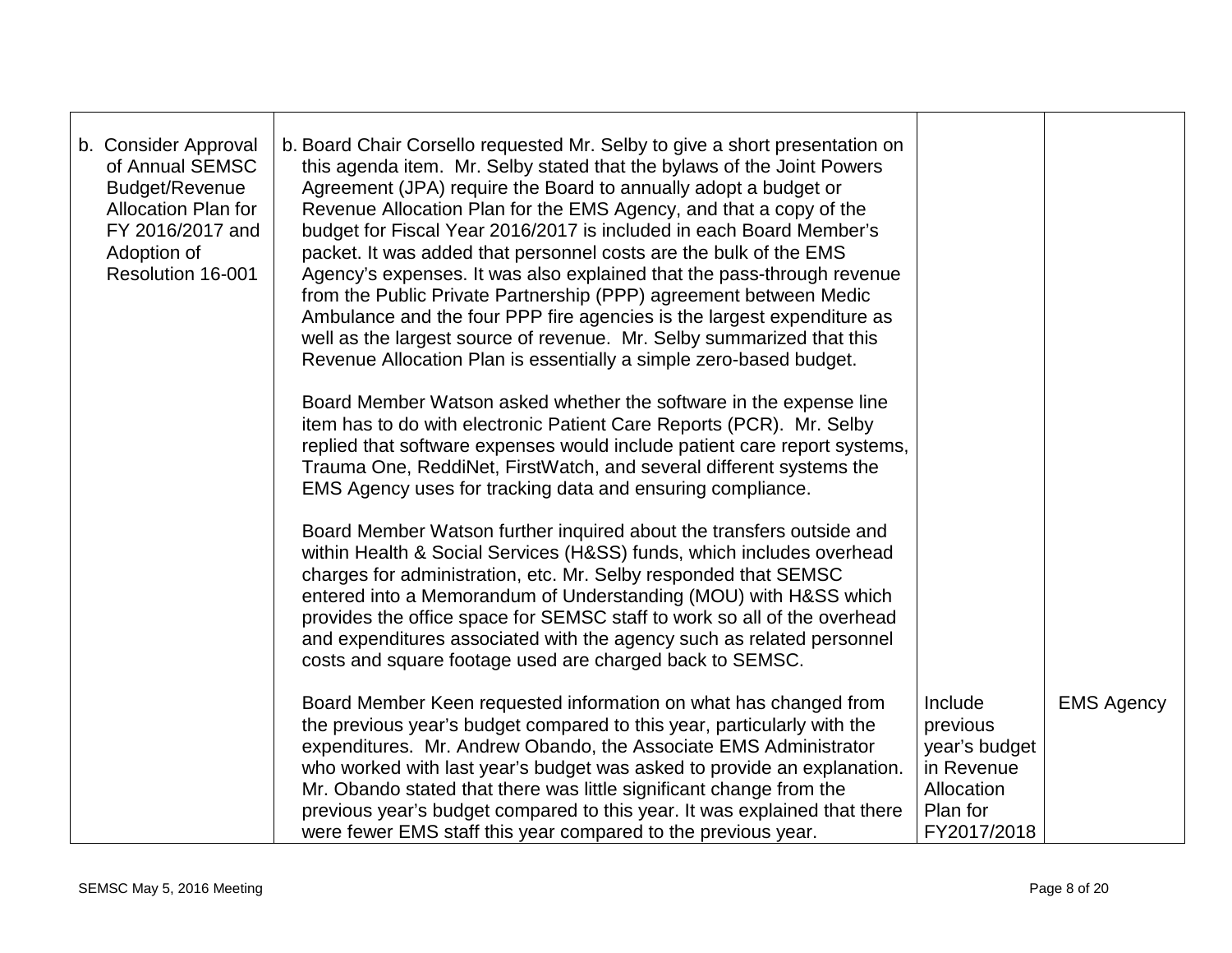|                                                                                                                         | There was also increased software expenditure in this Revenue<br>Allocation Plan brought before the Board to meet additional data<br>requirements from the State in relation to the Health Information<br>Exchange (HIE). Overall, there was an increase of \$20,000 from the<br>prior year compared to this fiscal year.<br>Board Member Keen requested clarification on whether the EMS Agency<br>increased or decreased staff and by how much. Mr. Obando explained<br>that the agency decreased staff from 6.95 full time equivalents (FTE) to<br>6.0 FTE. Board Member Keen asked what the difference was on the<br>revenue side. Mr. Obando explained that total revenue would likewise<br>increase by \$20,000 mostly from additional potential fines. Therefore, it<br>is still a zero-balance budget.         |  |
|-------------------------------------------------------------------------------------------------------------------------|------------------------------------------------------------------------------------------------------------------------------------------------------------------------------------------------------------------------------------------------------------------------------------------------------------------------------------------------------------------------------------------------------------------------------------------------------------------------------------------------------------------------------------------------------------------------------------------------------------------------------------------------------------------------------------------------------------------------------------------------------------------------------------------------------------------------|--|
|                                                                                                                         | Board Member Djavaherian moved to approve the Budget & Revenue<br>Allocation Plan for FY 16/17 and the adoption of Resolution 16-001.<br>Board Member Becker seconded. AYES: 7; NAYS: 0; ABSENT: 0;<br><b>ABSTAIN: 0</b>                                                                                                                                                                                                                                                                                                                                                                                                                                                                                                                                                                                               |  |
| c. Adopt Resolution<br>16-002<br>Establishing<br><b>Specialty Care</b><br>Center & Air<br>Ambulance<br><b>Standards</b> | c. Staff was requested to provide a brief report, and Mr. Selby explained<br>that this item has been in the works for a number of years, adding that<br>this Resolution has been the source of much discussion and debate. The<br>EMS Agency engaged the services of Page, Wolfberg, and Wirth to<br>assist with developing the Resolution. Mr. Selby invited Mr. Doug<br>Wolfberg to give a presentation on the Resolution. Mr. Wolfberg thanked<br>the SEMSC Board and the EMS Agency for the opportunity to work with<br>Solano County again after the first project they worked on a few years<br>ago. Mr. Wolfberg recalled that at the last Board Meeting, his colleague<br>Ken Brody represented his firm as he was unable to attend the meeting in<br>person, and he instead joined the meeting via telephone. |  |
|                                                                                                                         | At that meeting, the Board's direction was to take the Resolution back for<br>another round of stakeholder meetings which were held the day before.<br>Mr. Wolfberg added that he and the EMS Agency met with three different<br>groups of stakeholders.                                                                                                                                                                                                                                                                                                                                                                                                                                                                                                                                                               |  |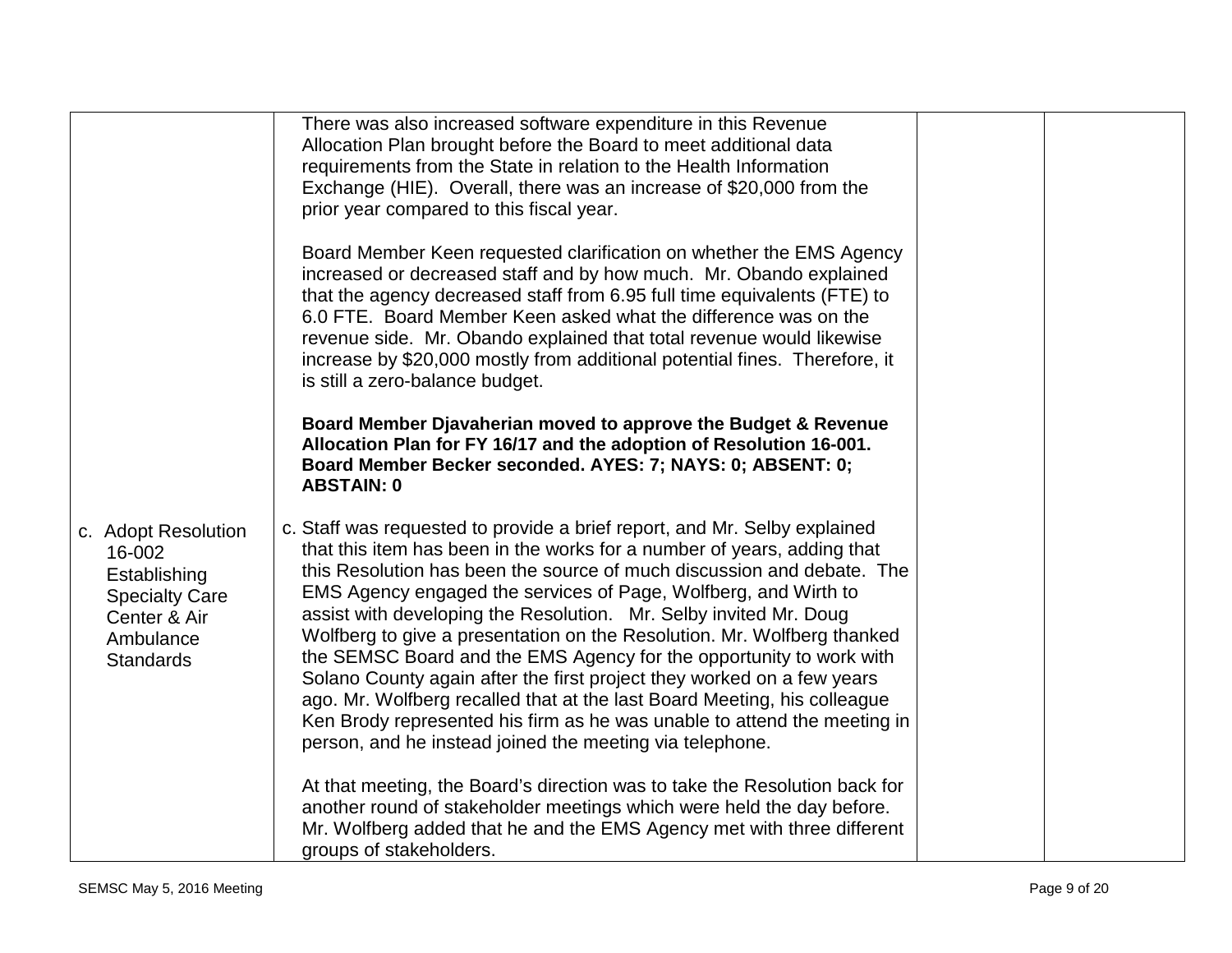| The first group was comprised of physicians from various facilities and<br>disciplines. The second meeting was with Fire Chiefs and EMS<br>stakeholders, and the third meeting was with City Managers.<br>Mr. Wolfberg stated that those meetings generated additional changes to<br>the Resolution included in the meeting packets. Mr. Wolfberg added that<br>he will highlight and walk the Board through what was changed in the<br>Resolution, which are:                                                   |  |
|------------------------------------------------------------------------------------------------------------------------------------------------------------------------------------------------------------------------------------------------------------------------------------------------------------------------------------------------------------------------------------------------------------------------------------------------------------------------------------------------------------------|--|
| On page 1, some of the "Whereas" clauses were re-added back in,<br>particularly those that dealt with Base Hospital language. It was<br>added that in the version that was sent out to the Board previously,<br>many of those "Whereas" clauses dealing with Base Hospitals were<br>inadvertently deleted when only those pertaining to Trauma Base<br>Hospitals should have been removed, and this is why those clauses<br>were put back in.<br>There was a typographical error on the bottom of page 3, on the |  |
| definition of Level III Trauma Center. The last sentence stated "Leve"<br>instead of "Level" and this was corrected.<br>The language dealing with the oversight of Base Hospital on page 5<br>was re-added for the same reason the "Whereas" clauses on Base                                                                                                                                                                                                                                                     |  |
| Hospital were returned.<br>The first substantive change is on page 6, C.1 - Trauma Centers<br>Medical Direction. Mr. Wolfberg explained that the intention of the<br>original language was to say that whenever a paramedic felt that they<br>needed to make base for a Level I or II trauma patient they must do<br>so at the designated Level II Trauma Center. This did not mean they                                                                                                                         |  |
| had to make base, as it did not mandate base contact. This matter<br>had been the subject of great debate, and differences of opinion in the<br>earlier stakeholders' meetings. Hence, after more meetings and<br>discussions staff was directed to have that language taken out from<br>the Resolution and addressed in Policy instead. Hence, that<br>language was removed from C-1. The revised language indicates                                                                                            |  |
| that prehospital personnel will follow established protocols when<br>transporting Level I or Level II.                                                                                                                                                                                                                                                                                                                                                                                                           |  |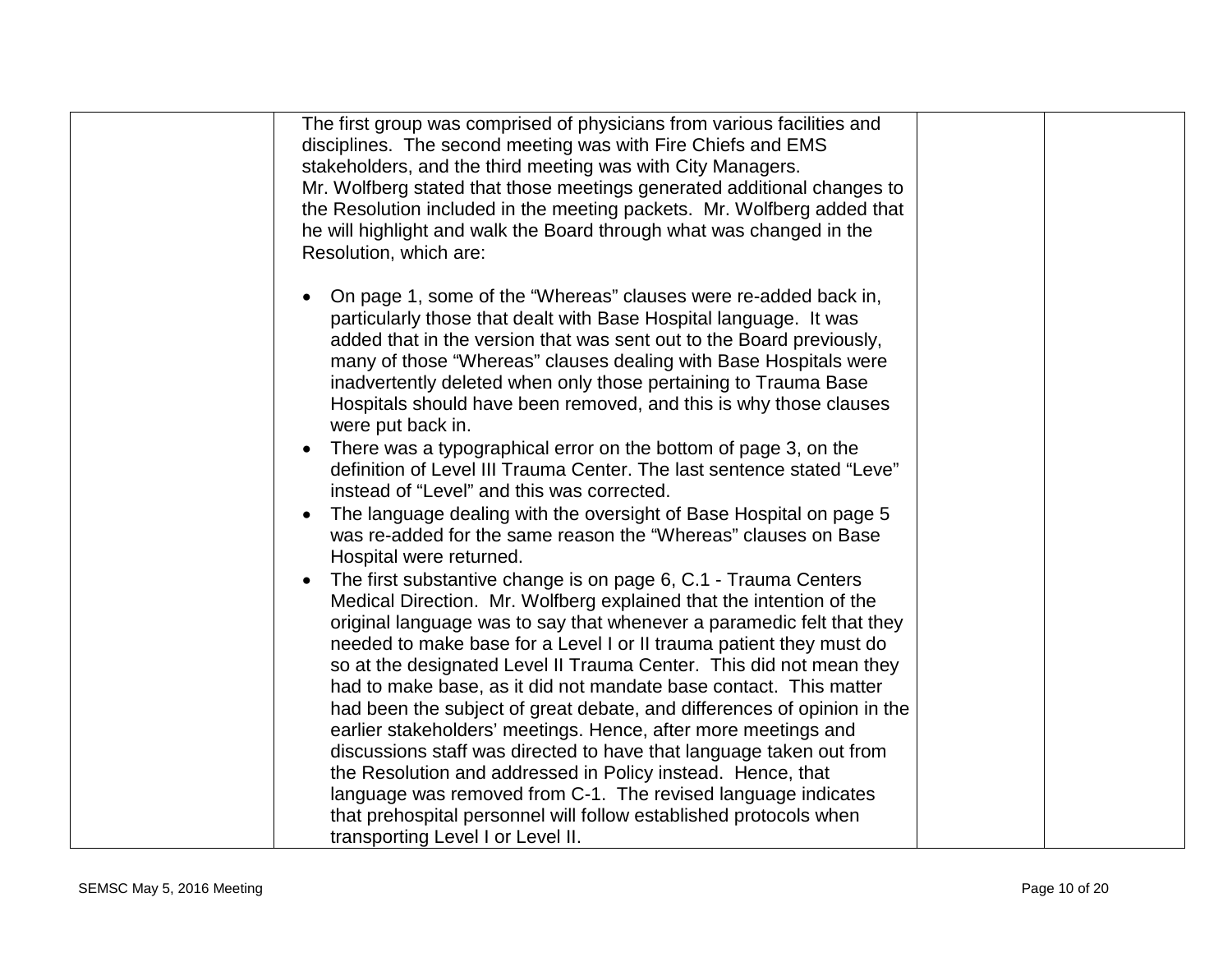| This defers the discussion of the issue to the future development of        |  |
|-----------------------------------------------------------------------------|--|
| policies and protocols. It was pointed out that this would maintain the     |  |
| status quo as current policy does not discuss Level I or Level II base      |  |
| hospital contact.                                                           |  |
| The final change is on page 8, where a new paragraph nine was               |  |
| added, and the old paragraph nine became paragraph ten. The new             |  |
| paragraph nine was added to address some of the discussions that            |  |
| arose at the last SEMSC Board Meeting on the Resolution, and                |  |
| whether or not the Board was approving the policies referenced in the       |  |
| Resolution. Language was added as a direct result of some of the            |  |
| stakeholder input from yesterday's meetings where there were                |  |
| suggestions to clarify that the policies referenced in the Resolution       |  |
| are not necessarily Board approved or endorsed. These policies and          |  |
| protocols have always been made at the staff and EMS Medical                |  |
| Director level with consultation and input from stakeholders.               |  |
|                                                                             |  |
| Mr. Wolfberg added that the revised Resolution gives the EMS Agency         |  |
| the oversight authority with regard to Base Hospitals, ST-Elevation         |  |
| Myocardial Infarction (STEMI) Centers, Trauma Centers, Pediatric            |  |
| Emergency Departments, and to a narrower extent, air ambulances. It         |  |
| was clarified that oversight for air ambulances is to a narrower extent due |  |
| to the existence of a Federal law, the Airline Deregulation Act (ADA),      |  |
| which pre-empts State and local regulation of air carriers. It leaves a     |  |
| limited zone of regulation that local agencies are allowed to engage in,    |  |
| and this would only include any aspect of medical service delivery by air   |  |
| ambulances. Rates, routes and services of air carriers cannot be            |  |
| regulated by the State or local agencies due to the Federal ADA.            |  |
|                                                                             |  |
| In essence, this Resolution provides the EMS Agency oversight authority     |  |
| over these various designated Specialty Care Centers (SCC) and air          |  |
| ambulances. Furthermore, it gives the EMS Agency more flexibility. As       |  |
| mentioned in previous meetings, currently if there is an infraction on the  |  |
| part of one of the designated SCC, the only option for the EMS Agency is    |  |
| revocation of designation.                                                  |  |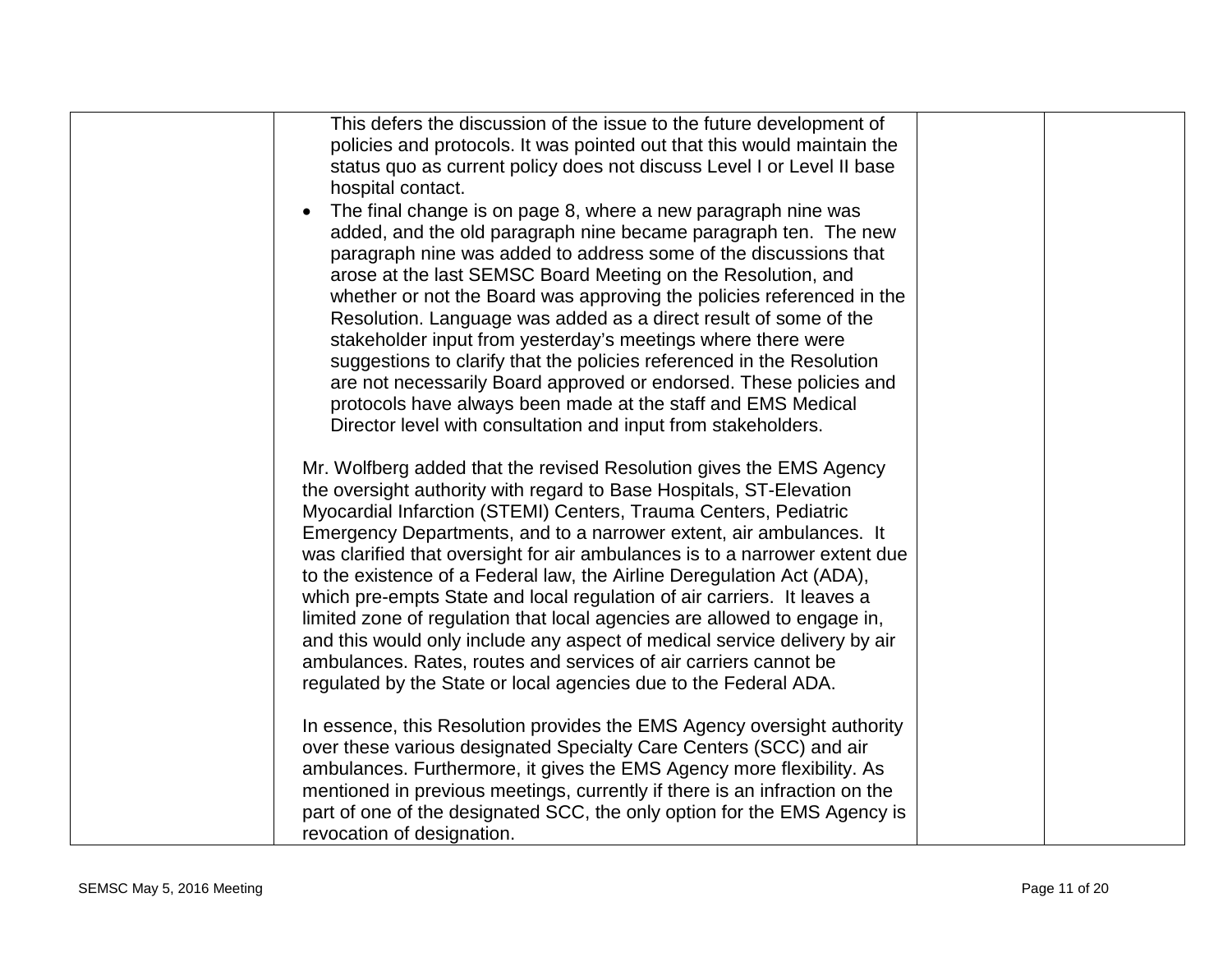| This oversight Resolution brings in Resolution 11-001 for due process<br>and appeals, and settlement of infractions. This oversight Resolution<br>allows the EMS Agency to deal with infractions in a more cooperative and<br>collaborative process, while also preserving the rights of both the<br>designated SCC and the Agency.                                                                                                                   |  |
|-------------------------------------------------------------------------------------------------------------------------------------------------------------------------------------------------------------------------------------------------------------------------------------------------------------------------------------------------------------------------------------------------------------------------------------------------------|--|
| Mr. Wolfberg also pointed out that the Resolution language is inexplicably<br>intertwined with the Base Hospital language and what was in the<br>proposed Trauma Policy, and Trauma Triage Algorithm (TTA) which is<br>the next agenda item for today's meeting. Mr. Wolfberg offered to take<br>discuss that item now or wait for the current item to be finished<br>depending on the Board's pleasure.                                              |  |
| Board Chair Corsello inquired as to the direction the rest of the Board<br>would like take on this matter. Board Member Watson indicated that the<br>two agenda items are inter-related, and perhaps the next item should be<br>discussed now. Board Member Keen concurred, and the rest of the<br>Board nodded in agreement.                                                                                                                         |  |
| Board Item II-D was read and Mr. Selby explained that during the last<br>SEMSC Board Meeting, staff was directed to bring this policy back to the<br>Board at the next regular meeting, which is why it is on today's agenda.<br>The origin of this item is last meeting's presentation on Resolution 16-<br>002, and the associated Trauma Base Station medical direction<br>language; which will now be contained in policy rather than resolution. |  |
| Under normal circumstances, policy would be adopted and implemented<br>by the Medical Director and Agency Administrator, with input and<br>feedback of Physicians' Forum and stakeholders under delegated<br>authority. Because of the sensitivity of the matter and the direction to<br>bring the policy back to the Board, this agenda item was included today<br>for the Board's consideration and approval.                                       |  |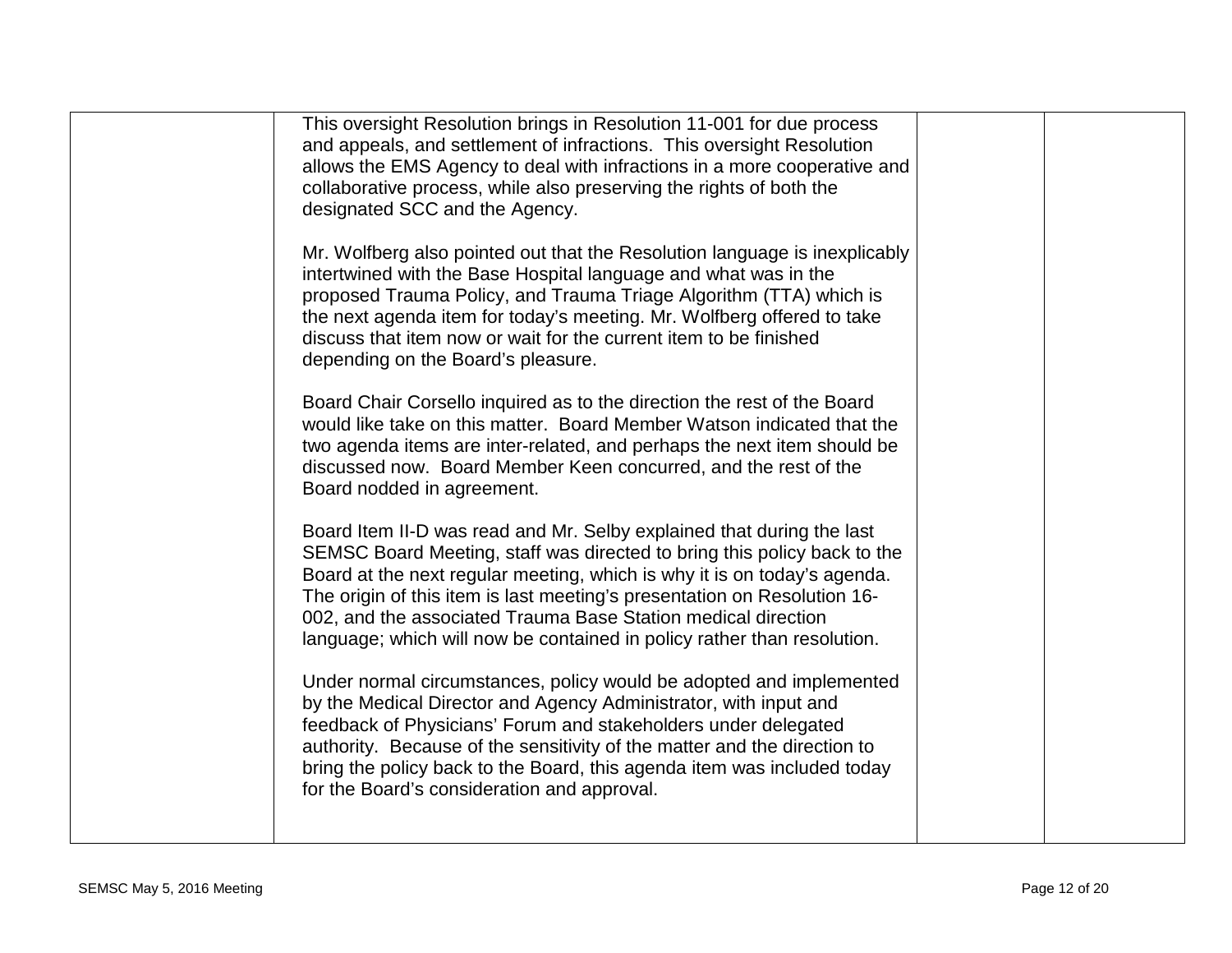| this item.                                                                                                                                                                                                                                                                                                                                                                                                                                                                                                                                                                                                                                                                                                                                                                                                                                                                                                                                                                                                                                                                                                                                                                                                                                                                                                                                                                                                                                                                                                                                                                                                                                                                                                                                                   |  |
|--------------------------------------------------------------------------------------------------------------------------------------------------------------------------------------------------------------------------------------------------------------------------------------------------------------------------------------------------------------------------------------------------------------------------------------------------------------------------------------------------------------------------------------------------------------------------------------------------------------------------------------------------------------------------------------------------------------------------------------------------------------------------------------------------------------------------------------------------------------------------------------------------------------------------------------------------------------------------------------------------------------------------------------------------------------------------------------------------------------------------------------------------------------------------------------------------------------------------------------------------------------------------------------------------------------------------------------------------------------------------------------------------------------------------------------------------------------------------------------------------------------------------------------------------------------------------------------------------------------------------------------------------------------------------------------------------------------------------------------------------------------|--|
| Mr. Wolfberg stated that his strong recommendation and the unanimous<br>recommendation at all of the stakeholders' meetings yesterday was for<br>the SEMSC Board to not take any action on the proposed policy that is<br>on the Agenda. Mr. Wolfberg added that he and the stakeholders may<br>have had different reasons for this recommendation but all came to the<br>same conclusion. It was further stressed that recommendation is for the<br>Board to not disapprove, not approve, but simply not act on the draft<br>policy. Mr. Wolfberg further explained that his reasoning for this<br>recommendation is that this kind of granular, clinical detail would<br>probably set an unwise precedent to have it become a Board action item<br>because it should be primarily clinically driven. For instance, if a month<br>from now a landmark study comes out that differs from currently<br>accepted standards and protocols, the Physicians' Forum and the EMS<br>Medical Director should have the ability to review the available data, and<br>make those clinical policy and protocol decisions. Furthermore, this is<br>also included in the Joint Powers Agreement (JPA) Bylaws. The Bylaws<br>specifically address these kinds of issues, where it states that these<br>should be removed from the deliberative, political process at the Board<br>level, and kept strictly within the confines of medical direction. Mr.<br>Wolfberg further stressed that other stakeholders may have had different<br>reasons for not wanting the Board to act on this agenda item, but there<br>was no one at any of the stakeholder meetings that spoke in opposition<br>to the recommendation to ask the Board not to act on the policy in any<br>way. |  |
| Board Member Keen requested clarification on the operative change to<br>the proposed Resolution, specifically on what Mr. Wolfberg discussed as<br>status quo on page 6 where it states "shall follow SEMSC's protocols."                                                                                                                                                                                                                                                                                                                                                                                                                                                                                                                                                                                                                                                                                                                                                                                                                                                                                                                                                                                                                                                                                                                                                                                                                                                                                                                                                                                                                                                                                                                                    |  |

Following yesterday's stakeholders' meetings, some new insights have been gleaned and Mr. Wolfberg, the consultant will advise the Board on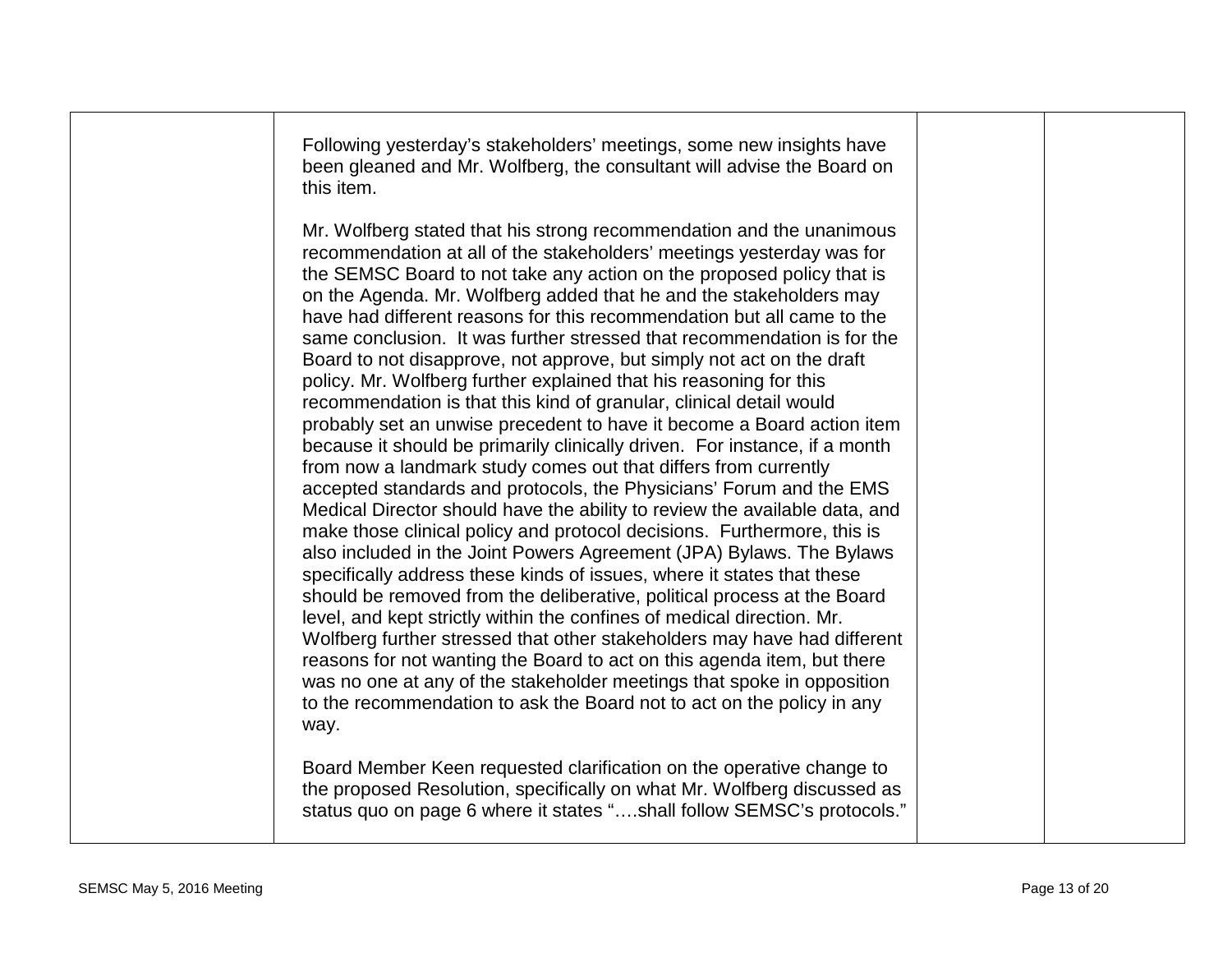| The first concern was that this statement seems to imply this Board, and<br>yet there is a clause added at the end where it states that any reference<br>in this Resolution to county policies are for reference purposes only and<br>does not imply that such were presented to the SEMSC Board for<br>approval or endorsement. Board Member Keen inquired as to who is<br>involved – who modifies, reviews, approves; and what the process looks<br>like when these EMS policies and protocols are revised. It was further<br>stressed that it appears that it is SEMSC who ultimately approves these<br>documents, but it is apparent that this is not the case, and not something<br>that should be happening because the SEMSC Board should not be<br>making clinical decisions.                                                                                                                                                                |  |
|------------------------------------------------------------------------------------------------------------------------------------------------------------------------------------------------------------------------------------------------------------------------------------------------------------------------------------------------------------------------------------------------------------------------------------------------------------------------------------------------------------------------------------------------------------------------------------------------------------------------------------------------------------------------------------------------------------------------------------------------------------------------------------------------------------------------------------------------------------------------------------------------------------------------------------------------------|--|
| Mr. Selby stated that the SEMSC is named as the EMS Agency with the<br>State of California, so these two terms are sometimes used<br>interchangeably. It was further explained that when it comes to non-<br>administrative policies, such as these medical policies and protocols,<br>these are drafted by EMS staff, and are reviewed through the Physicians'<br>Forum and the Quality Assurance (QA) and Quality Improvement (QI)<br>group. The EMS Medical Director makes the ultimate decision on these<br>policies and protocols after reviewing the comments, recommendations,<br>and input of all EMS stakeholders. The delegated authority is for the<br>Medical Director and EMS Agency Administrator to sign off on these<br>polices and protocols. Mr. Wolfberg added that if the Medical Director<br>adopts a clinical policy, it is an SEMSC policy under that delegated<br>authority so it is accurate to say that in the Resolution. |  |
| Board Member Rusch commented that she agrees with the statements<br>made by Mr. Selby and Mr. Wolfberg. However, it was concerning that<br>the protocols being discussed have been in place for three years. Board<br>Member Rusch added that it is unclear whether there is a deliberate,<br>annual review of these policies and protocols, and believes there should<br>be one. It was added that there should be something in place to make<br>sure that these are being updated regularly with the latest information.                                                                                                                                                                                                                                                                                                                                                                                                                           |  |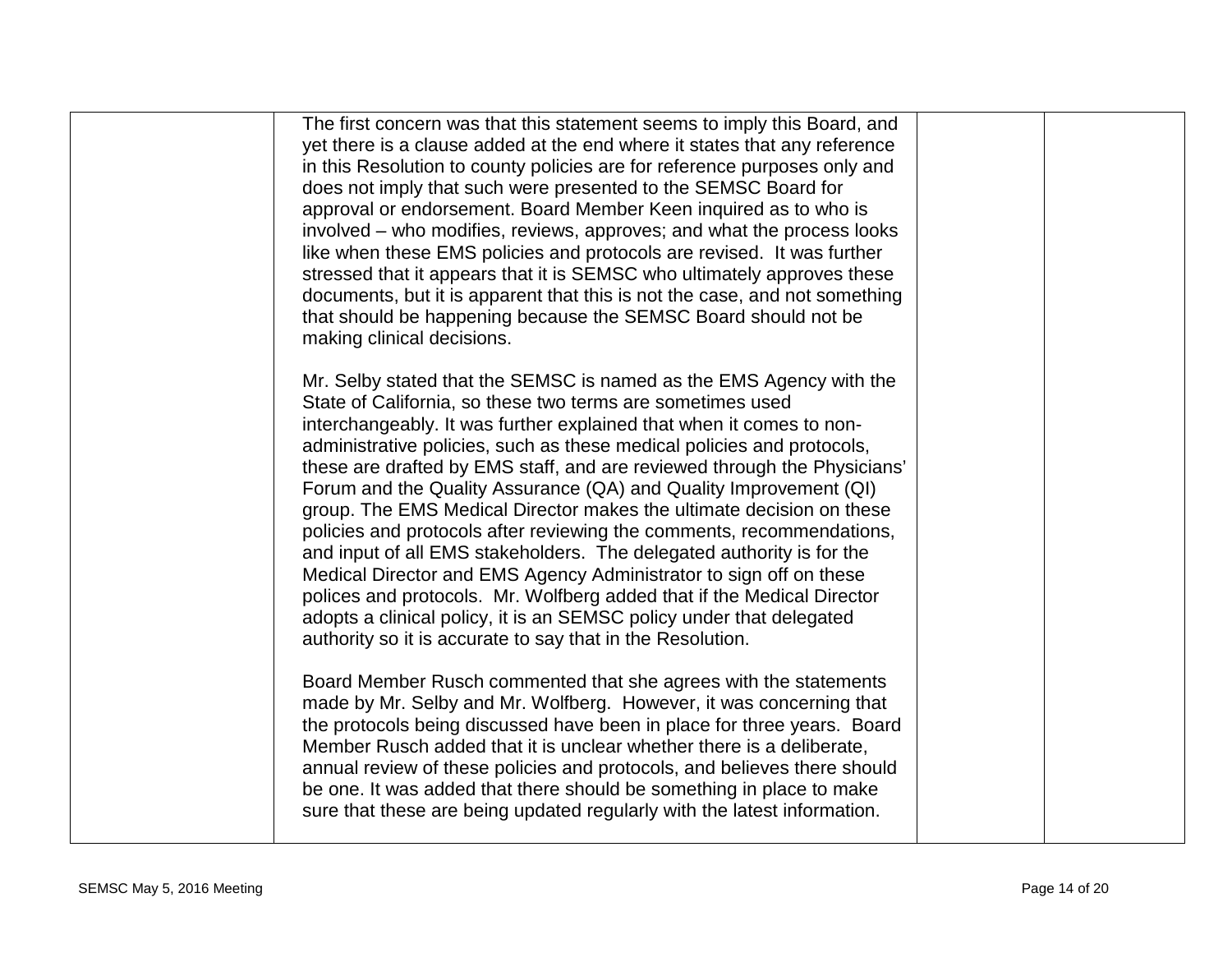| Mr. Wolfberg agreed with this statement, adding that in the physicians'<br>stakeholders' meeting the day before, there was discussion about the<br>trauma policy where one of the conditions in the Level I/Level II trauma<br>box that the policy directs to go to a Level I or Level II Trauma Center is a<br>Glasgow Coma Scale (GCS) of 12. There was much discussion with the<br>physicians' group that a GCS of 12 would likely describe a majority of<br>intoxicated persons, and may not be a good indicator of possible severe<br>trauma. In other words, this condition should probably not be in that box,<br>and there are a few other conditions and criteria that should be there.<br>There was widespread agreement that the policy is due for a revision. Mr.<br>Wolfberg added that a periodic review of these policies and protocols as<br>a matter of course, to compare with the existing literature and research is<br>the right thing. |  |
|--------------------------------------------------------------------------------------------------------------------------------------------------------------------------------------------------------------------------------------------------------------------------------------------------------------------------------------------------------------------------------------------------------------------------------------------------------------------------------------------------------------------------------------------------------------------------------------------------------------------------------------------------------------------------------------------------------------------------------------------------------------------------------------------------------------------------------------------------------------------------------------------------------------------------------------------------------------|--|
| Board Member Rusch inquired as to whether adding a time frame for<br>policy review should be added to the Resolution. Mr. Wolfberg added<br>that this is within the discretion of the SEMSC Board, but would defer to<br>the EMS Administrator to speak to it. Mr. Wolfberg added that the<br>research and the science for evidence-based medicine changes<br>frequently enough that if the Board's general policy direction is to have<br>the Physicians' Forum and the Medical Director revisit that on a periodic<br>basis, based on their discretion is worthwhile. Mr. Selby suggested<br>creating an EMS Agency policy that will not only review policies<br>incorporated into this Resolution, but all of the clinical policies or<br>protocols that should be reviewed on an annual basis, if this is the time<br>frame that the Board believes would be most appropriate.                                                                           |  |
| Board Chair Corsello requested clarification on whether the EMS<br>Administrator was suggesting that staff bring back a Resolution for the<br>Board to act on that would indicate that the expectation is policies and<br>protocols would be reviewed periodically. Mr. Selby clarified that the staff<br>recommendation would be to create a policy, not a resolution, which<br>states the EMS Agency will review clinical policies and protocols on a<br>recurrent basis.                                                                                                                                                                                                                                                                                                                                                                                                                                                                                  |  |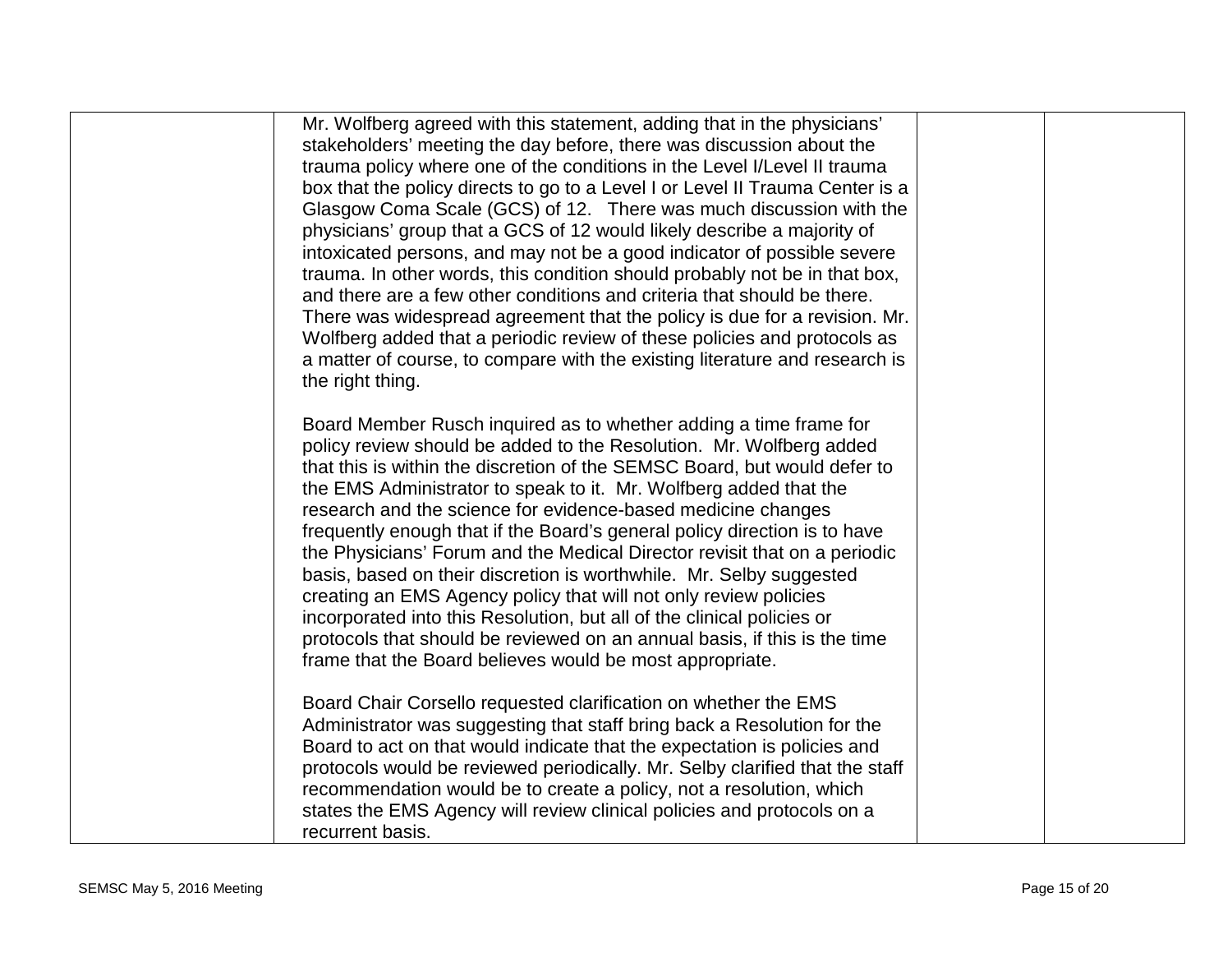| Board Member Rusch indicated that this sufficiently addresses the<br>concern raised.                                                                                                                                                                                                                                                                                                                                                                                                                                                                                                                                                                                                                                                            |  |
|-------------------------------------------------------------------------------------------------------------------------------------------------------------------------------------------------------------------------------------------------------------------------------------------------------------------------------------------------------------------------------------------------------------------------------------------------------------------------------------------------------------------------------------------------------------------------------------------------------------------------------------------------------------------------------------------------------------------------------------------------|--|
| Board Member Keen further inquired as to the makeup of the QA-QI<br>group. Mr. Selby explained that within the JPA, there are three groups<br>that are required. These are Physicians' Forum, Continuous Quality<br>Improvement (CQI), and Prehospital Trauma Advisory Committee (Pre-<br>TAC). Things have evolved with the establishment of trauma centers<br>within the County, and the JPA was written before that. Now Pre-TAC is<br>the Trauma Advisory Committee (TAC). The CQI group that was referred<br>to as QA-QI incorporates the prehospital and fire personnel, who are not<br>necessarily physicians but are involved in EMS, and need to be heard as<br>stakeholders. Board Member Keen stated that this is the information he |  |
| was looking for, that there was a role for the fire agencies in the cities<br>because some of the issues heard at the stakeholders meetings<br>yesterday were about the impacts of EMS policies on cities providing fire<br>services. Mr. Selby concurred, adding that this is probably what the<br>founders of SEMSC had in mind when the cooperative was established.                                                                                                                                                                                                                                                                                                                                                                         |  |
| Board Member Watson inquired whether a motion was required to direct<br>staff come back to the Board with this policy as discussed. It was clarified<br>by County Counsel and Mr. Selby that the EMS Agency was going to<br>develop a new policy that would entail a recurrent schedule, and it could<br>be that there are policies and protocols that would not necessitate an<br>annual review. Mr. Selby left it to the EMS Medical Director to determine<br>which policies would need to be reviewed annually, biennially, etc.                                                                                                                                                                                                             |  |
| Board Chair Corsello directed staff to proceed in developing such a policy<br>and to share it with the three groups of EMS stakeholders that have been<br>identified, and for the Board to see it to confirm that that the Board<br>Members' wishes are being followed.                                                                                                                                                                                                                                                                                                                                                                                                                                                                         |  |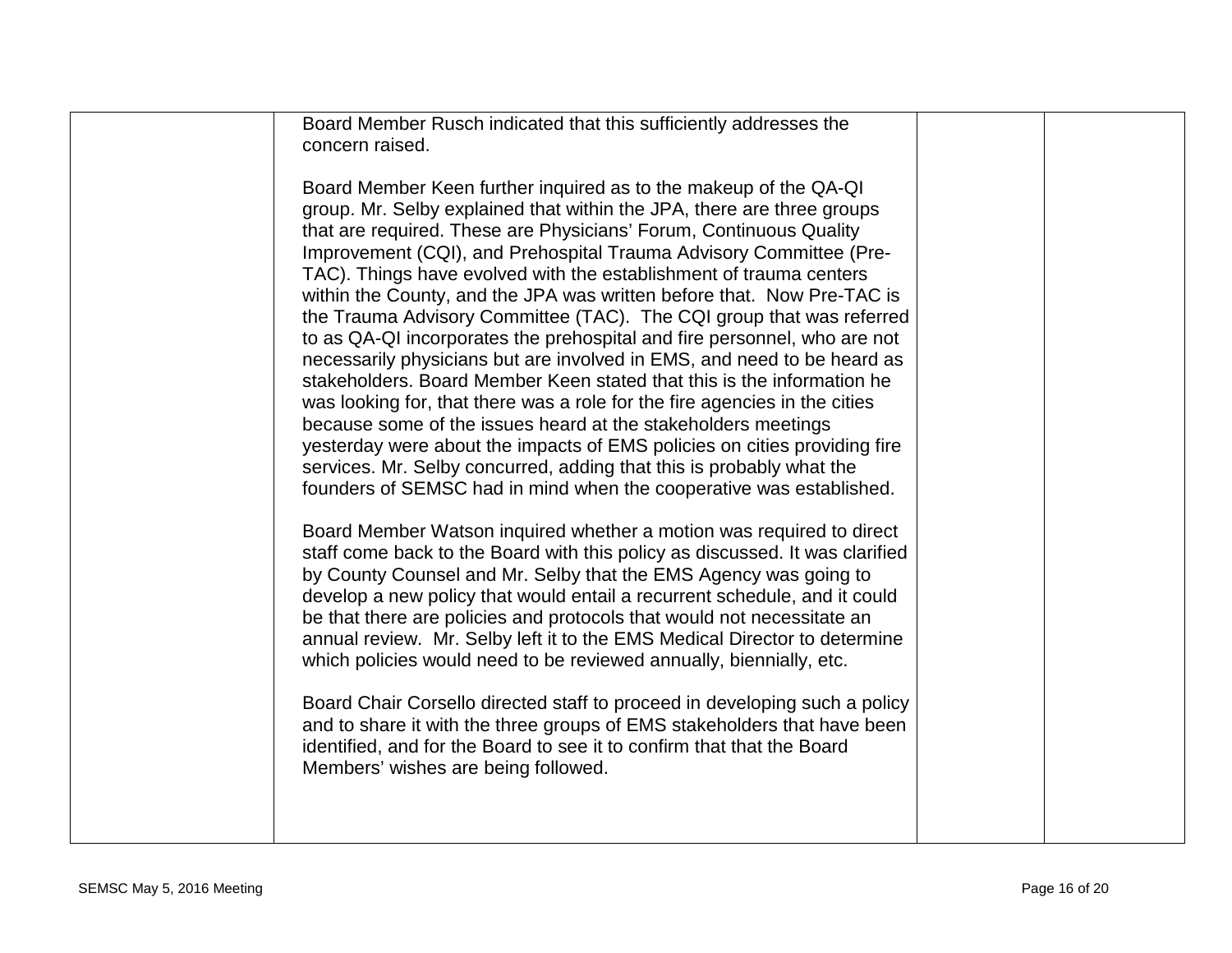| Board Chair Corsello stated that there were no speaker's cards                                                                                        |  |
|-------------------------------------------------------------------------------------------------------------------------------------------------------|--|
| submitted, but the Board would welcome comments from the public at                                                                                    |  |
| this time.                                                                                                                                            |  |
|                                                                                                                                                       |  |
| Mr. Ross Fay of CALSTAR addressed the Board to reiterate and clarify                                                                                  |  |
| that under paragraph D under Air Ambulance, that nothing in the                                                                                       |  |
| Resolution shall supersede Federal Aviation Administration (FAA)                                                                                      |  |
| regulations. Mr. Fay further stated that as pointed out by Mr. Wolfberg,                                                                              |  |
| Federal ADA limits local agency oversight for Federally charted air                                                                                   |  |
| carriers regarding rates, routes, and services. Mr. Fay wanted to go on<br>record, and clarify that the Resolution is mindful of the Federal ADA, and |  |
| the gray area it represents limiting local authority, so as to avoid any                                                                              |  |
| misunderstanding in the future.                                                                                                                       |  |
|                                                                                                                                                       |  |
| Mr. Wolfberg responded that the broadest language possible was                                                                                        |  |
| deliberately used in 3-D instead of citing a specific regulation because                                                                              |  |
| the Federal regulations can change. The Resolution broadly said                                                                                       |  |
| compliance with FAA regulations to encompass anything and everything                                                                                  |  |
| the FAA currently has, or could have in the future. It is exactly for this                                                                            |  |
| reason that the language was kept as broadly as it was without                                                                                        |  |
| pinpointing a specific regulation, not even naming the Federal ADA to                                                                                 |  |
| avoid having to specify exactly which FAA Laws are involved. Mr.<br>Wolfberg further stressed that these laws can change, and if so, the              |  |
| Resolution does not have to be updated because it simply states that                                                                                  |  |
| whatever the FAA says the local agencies cannot regulate, Solano EMS                                                                                  |  |
| will not regulate.                                                                                                                                    |  |
|                                                                                                                                                       |  |
| Mr. James Pierson of Medic Ambulance also addressed the Board in                                                                                      |  |
| regards to air ambulances, wanting to go on record stating that the                                                                                   |  |
| California Highway Patrol (CHP) has not been discussed because they                                                                                   |  |
| do not always provide 24/7 air service to the area. Mr. Selby explained                                                                               |  |
| that the CHP was a part of the earlier stakeholder meetings, and is                                                                                   |  |
| permitted to provide service in the County.                                                                                                           |  |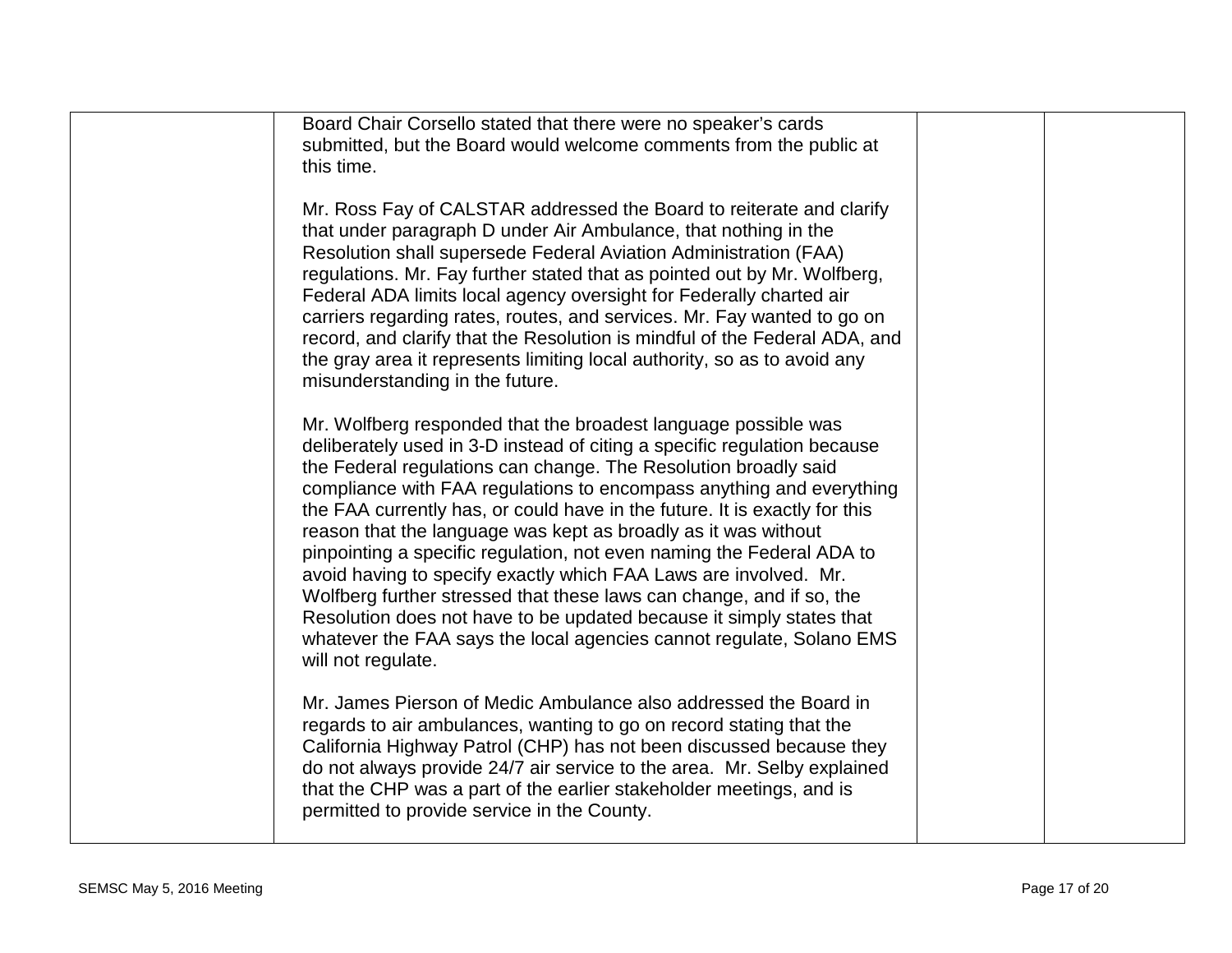|                                                                                                                | Board Member Watson commented that the Members of the Board<br>received a lengthy letter from Ms. Karen Kim, Counsel for NorthBay<br>Healthcare on this issue. Ms. Kim addressed the Board to go on record<br>that NorthBay does not have an opposition to the Resolution that is<br>before the SEMSC Board. The letter was directed with the proposed<br>Policy 6105, and depending on what the Board decides to do with the<br>next Agenda item, NorthBay may have more public comments on that<br>matter.                                                                                                                                    |  |
|----------------------------------------------------------------------------------------------------------------|-------------------------------------------------------------------------------------------------------------------------------------------------------------------------------------------------------------------------------------------------------------------------------------------------------------------------------------------------------------------------------------------------------------------------------------------------------------------------------------------------------------------------------------------------------------------------------------------------------------------------------------------------|--|
|                                                                                                                | Board Member Keen moved to approve and adopt Resolution 16-002<br>establishing the Specialty Care and Air Ambulance Standards. Board<br>Member Watson seconded. AYES: 7; NAYS: 0; ABSENT: 0; ABSTAIN: 0                                                                                                                                                                                                                                                                                                                                                                                                                                         |  |
| d. Receive<br>Presentation and<br><b>Update from Doug</b><br>Wolfberg and EMS<br><b>Staff and Consider</b>     | d. Board Chair Corsello requested clarification on the staff recommendation<br>regarding this item. County Counsel stated that the recommendation is<br>to make a motion to amend the Agenda to simply receive the<br>presentation but take no action on it.                                                                                                                                                                                                                                                                                                                                                                                    |  |
| Approval of Solano<br><b>County Prehospital</b><br><b>Trauma Triage</b><br>Plan and Algorithm<br>(Policy 6105) | Board Chair Corsello asked if there were additional public comments on<br>this item. Dr. Steve Sticker, Physician-in-Chief for Kaiser Napa-Solano<br>addressed the Board, and inquired as to the timelines for having the new<br>policies in place, or at least some guidelines around this issue, adding<br>that it has been mentioned that it has been three years since the Trauma<br>Policy has been updated. Dr. Stacey responded that after yesterday's<br>stakeholders' meetings, there was a general consensus that there was a<br>need to look at these policies at the next series of meetings, particularly<br>in Physicians' Forum. |  |
|                                                                                                                | Board Chair Corsello thanked everyone who took part in the process, and<br>attended the stakeholders' meetings the day before and is present today.                                                                                                                                                                                                                                                                                                                                                                                                                                                                                             |  |
|                                                                                                                | Board Member Watson moved to amend the Agenda as recommended<br>by County Counsel to receive the presentation and take no action on<br>Agenda Item II-d. Board Member Becker seconded. AYES: 7; NAYS: 0;<br><b>ABSENT: 0; ABSTAIN: 0</b>                                                                                                                                                                                                                                                                                                                                                                                                        |  |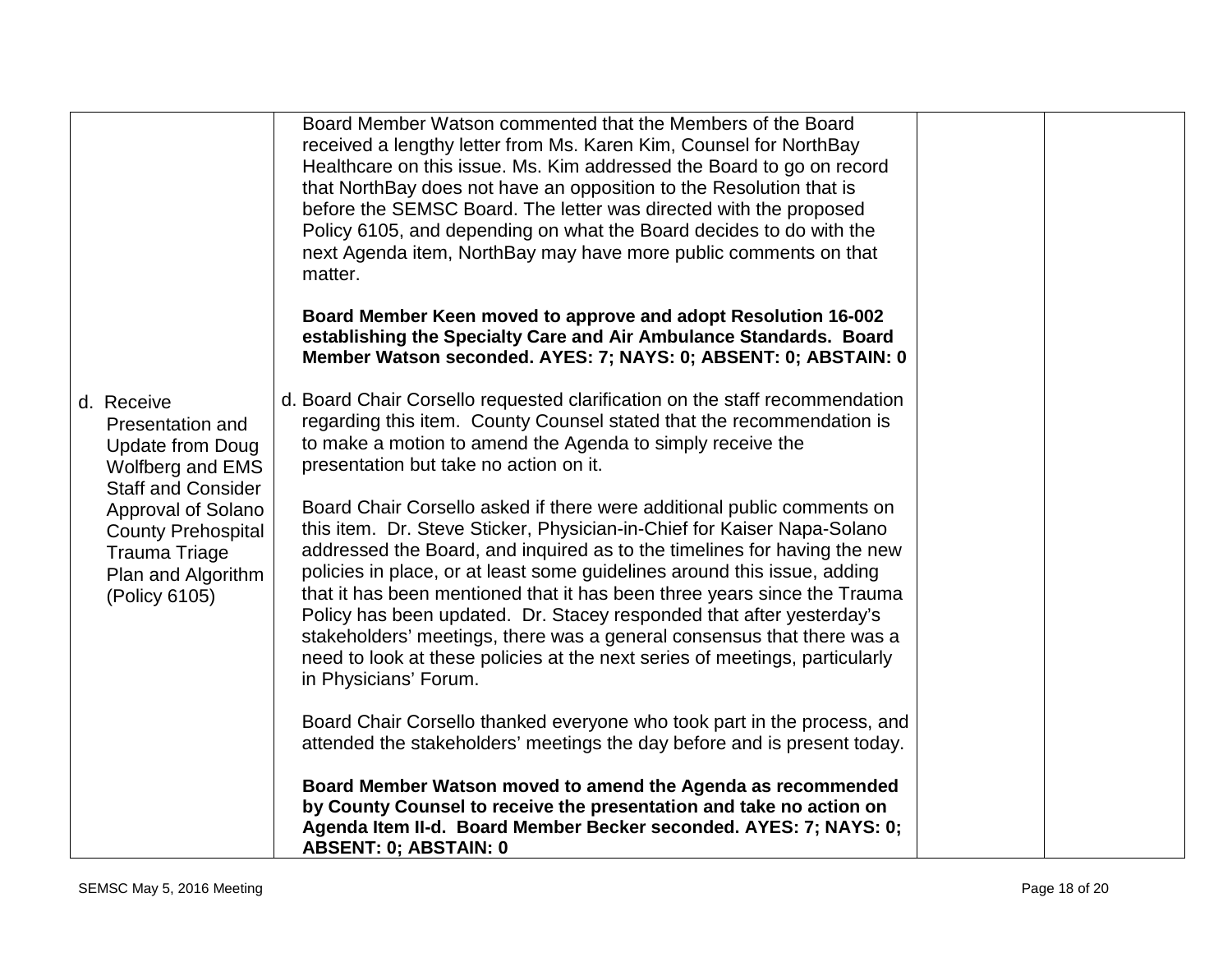| <b>Board Comments:</b> |                                                                                                                                                                                                                                                                                                                                                                                                                                                                                                                                                                                                                                                                                                                                                                                                                                                                                                                                                                                                                                                                                                                                                                                                                                                                                                                                                                                                                                                                                                                                                                                                                                                                                                                                                                                                                                                                                                                                                                                                                   |  |
|------------------------|-------------------------------------------------------------------------------------------------------------------------------------------------------------------------------------------------------------------------------------------------------------------------------------------------------------------------------------------------------------------------------------------------------------------------------------------------------------------------------------------------------------------------------------------------------------------------------------------------------------------------------------------------------------------------------------------------------------------------------------------------------------------------------------------------------------------------------------------------------------------------------------------------------------------------------------------------------------------------------------------------------------------------------------------------------------------------------------------------------------------------------------------------------------------------------------------------------------------------------------------------------------------------------------------------------------------------------------------------------------------------------------------------------------------------------------------------------------------------------------------------------------------------------------------------------------------------------------------------------------------------------------------------------------------------------------------------------------------------------------------------------------------------------------------------------------------------------------------------------------------------------------------------------------------------------------------------------------------------------------------------------------------|--|
| a. Chairperson         | a. Board Chair has no comments.                                                                                                                                                                                                                                                                                                                                                                                                                                                                                                                                                                                                                                                                                                                                                                                                                                                                                                                                                                                                                                                                                                                                                                                                                                                                                                                                                                                                                                                                                                                                                                                                                                                                                                                                                                                                                                                                                                                                                                                   |  |
| b. Directors           | b. Board Member Watson observed that one of the big issues at the State<br>level is Chapter 13 Task Force, and asked if the EMS Administrator had<br>any comments on this issue. Mr. Selby explained that the Assistant EMS<br>Administrator, Andrew Obando was asked to be a part of this task force.<br>It has been ongoing for a number of years, and a speedy implementation<br>within the next few months was not anticipated. Mr. Selby added that the<br>EMS Agency is actively participating in both EMS Administrators'<br>Association of California (EMSAAC), and the State EMS Authority<br>(EMSA) workgroups, helping ensure that Solano County's voice is<br>actively engaged in discussions. Board Member Watson inquired as to<br>whether there may no longer be Exclusive Operating Areas (EOA) in<br>each city if one of the proposals pushes through. Mr. Selby replied that if<br>201 rights were done away with, this will in fact happen. Mr. Selby added<br>that the EMS Agency is taking this matter seriously. However, because<br>of the various lobbying groups that are actively involved, Mr. Selby<br>speculated that this may not likely happen. It was observed that Medic<br>Ambulance and Vacaville Fire work very well together, and this is to<br>Solano County's advantage. In addition, Solano County's EOA provider<br>is a family business, and the community collaborates and works together<br>cooperatively. Mr. Selby further speculated that in the event something<br>were to occur, there will likely be discussions and thoughtful<br>consideration made as to how implementation of such a drastic change<br>would take place. Board Member Watson added that the Board Members<br>needed to know about these matters, not only as it pertains to 201 rights<br>but to 220 as well.<br>Board Member Keen requested that when there are multiple revisions of<br>documents similar to the ones today that those documents be date-<br>stamped and/or time stamped. |  |
|                        |                                                                                                                                                                                                                                                                                                                                                                                                                                                                                                                                                                                                                                                                                                                                                                                                                                                                                                                                                                                                                                                                                                                                                                                                                                                                                                                                                                                                                                                                                                                                                                                                                                                                                                                                                                                                                                                                                                                                                                                                                   |  |